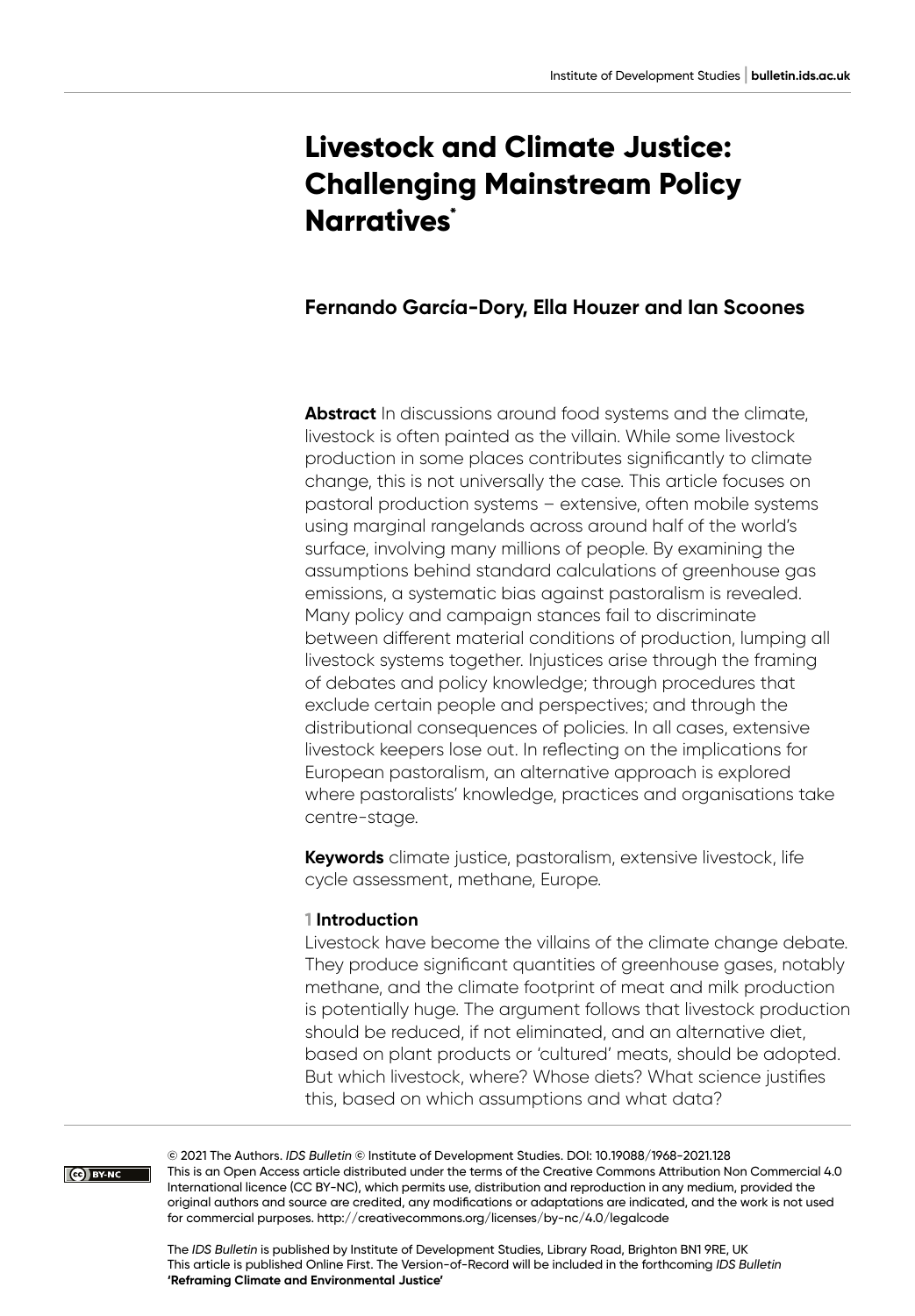This article argues that the generalised narrative, if universally applied to all livestock production systems, is misplaced and unjust. Yet versions of it, with various nuances, are now widely promoted by international organisations, governments, businesses, think tanks and campaign groups. The general narrative is supported by well-known celebrities from David Attenborough to Greta Thunberg, and is showered across the media, while profitable alternatives to animal-source foods are backed by everyone from Bill Gates to the World Economic Forum.<sup>1</sup>

There is no doubt that some livestock production is immensely damaging – either through changes in habitat, including deforestation to create ranches or farmed feed, or through intensively farmed systems with high greenhouse gas emissions across the system from production to consumption. But this does not apply to all livestock systems, particularly extensive pastoralism that supplies high-density protein to often vulnerable populations and generates income from areas that otherwise would not be used for agricultural production. It is therefore vitally important to differentiate between production systems and not just focus on the potentially negative qualities of the products, whether meat, milk, cheese or wool.

Current climate debates focusing on livestock production and changing diets urgently need more sophistication. They are generating exclusions and creating injustices, as particular sources of knowledge are favoured over others in the assessment of climate impacts. This creates biases in procedures that guide policy choices. These in turn have important implications as the world contemplates how to reduce emissions levels so that temperature rises are restricted to  $1.5^{\circ}$ C, while supporting livelihoods and development.

This article focuses on pastoralists who make use of extensive, highly variable rangelands, often through flexible mobility (Krätli 2019; Scoones 2021; Manzano *et al.* 2021). These are harsh environments, where alternative production options and land uses would require high levels of external inputs and would not be sustainable. Rangelands make up more than half the planet's land surface (ILRI *et al*. 2021) and are a site of important biodiversity, ecosystem services, and the home for many millions of pastoralists. Pastoralists produce from a diversity of animal species – camels, yaks, cattle, goats and sheep, reindeer and llamas. They live in areas ranging from the Arctic Circle to the savannahs and semi-deserts of Africa, and in the mountains and steppes of Asia and Latin America.

Towards the end of this article, we focus on the situation in Europe, where livestock keepers make use of the hills and mountains of the Mediterranean region and parts of northern Europe, the diverse meadow pastures of the Alps, Pyrenees and other mountain ranges, and the extensive rangelands of the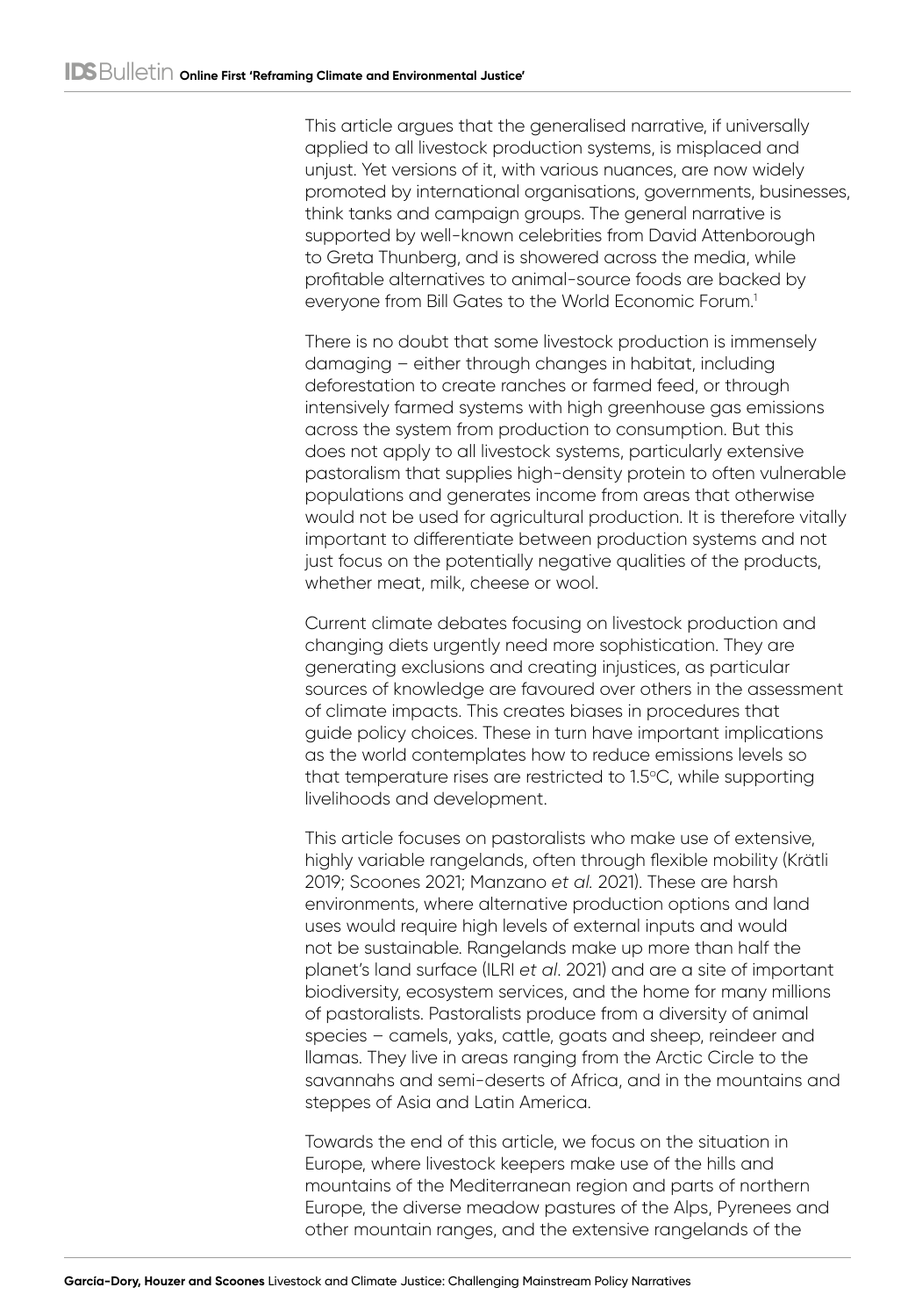tundra in the far north. In their production of meat and milk – and a huge range of other animal products – pastoralists provide an important source of nutrition, alongside luxury goods for high-end markets. Such production allows pastoralists to gain an income and livelihood, and so they can continue to live in and make use of such environments, providing protection and guardianship of these landscapes.

The article is organised as follows. First, we identify some of the key narratives and the underlying data (Section 2). In Section 3, we look at where these data come from, including the oft‑repeated iconic statistics that frame the debate. Then in Section 4, we examine the assumptions behind the science and look at the inherent biases. We ask how this affects pastoralists, and what patterns of exclusion and forms of injustice result (Section 5). Finally, in Section 6, we explore the implications for the case of European pastoralists before concluding.

#### **2 Climate and livestock: dominant narratives**

Policy narratives as storylines about the world define both problems and solutions, making use of particular types of knowledge along the way. Importantly, policy narratives have power, associated with different networks and advocacy groupings (Keeley and Scoones 2003). When backed by formal, accredited science, they gain authority and credibility and so help to frame debates. That they also reflect realities - in some places, at some times, for some people – makes them appealing to those with prior commitments and particular biases and incentives. When they fit a wider storyline about the need to do something urgently about climate change, it is understandable that they have appeal.

Narratives about climate change and livestock have emerged in this way over the past 15 years. A number of influential reports, starting with *Livestock's Long Shadow* emanating from the Food and Agriculture Organization of the United Nations (FAO) (Steinfeld *et al.* 2006), set the terms. Based on an analysis of secondary data making use of life cycle assessments of livestock production, the reports highlighted the potential damage of continued greenhouse gas emissions from livestock systems. Livestock produce methane through anaerobic digestion. When combined with emissions from manure and other elements of the livestock production, processing and marketing system, this can add up to considerable amounts.

Estimates vary, but one much repeated figure suggests that livestock (directly and indirectly through the whole production system including transport, feed, infrastructure and so on) contribute 14.5 per cent of total anthropogenic greenhouse gas emissions (Gerber *et al.* 2013). This is clearly a large figure in need of reduction, but simplistic comparisons used in climate campaigns by Greenpeace and others<sup>2</sup> argue that this is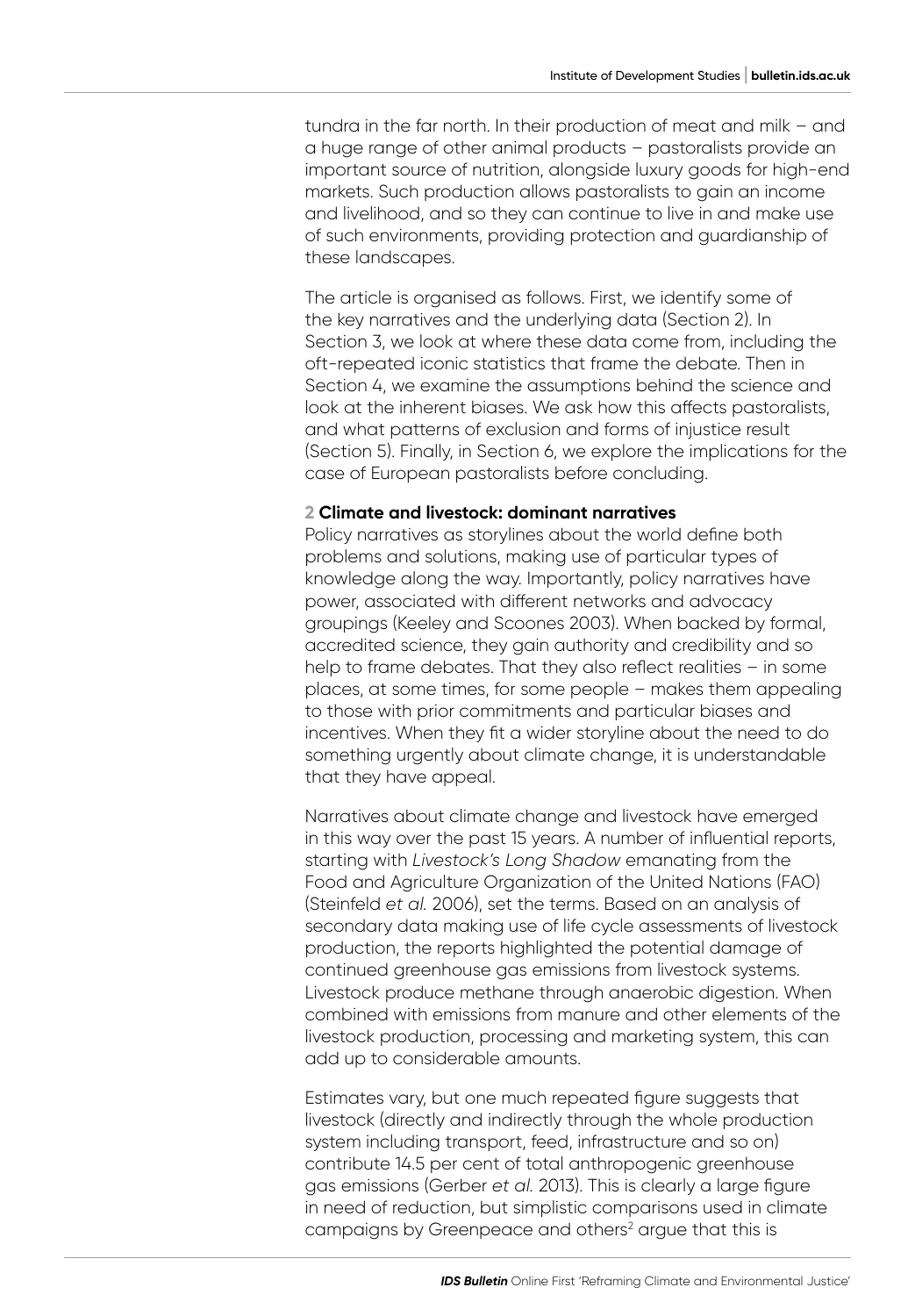equivalent to the whole of the transport sector, forgetting that calculations on transport only include direct emissions and not the full sector (Mottet and Steinfeld 2018). Meanwhile, the media pick up the argument, often without digging into the details. On the back of a major publication in the journal *Science* (Poore and Nemecek 2018), the UK broadsheet *The Guardian* proclaimed, 'Avoiding meat and milk is the "single biggest way" to reduce your impact on Earth' (Carrington 2018).

Quite appropriately, land-use change and agricultural production have increasingly become a focus for attention in debates of climate change policy, now that shifts to low-carbon alternatives in energy, housing and transport are well under way, driven by major price shifts, technological advances and increasingly strict government regulation. Land use and agriculture seem more intractable, given the trade-offs and vested interests involved. However, in an attempt to assess the evidence and push the issue up the agenda, the Intergovernmental Panel on Climate Change (IPCC) produced a landmark report in 2019 on this theme arguing for a suite of technical mitigation options in the livestock sector. The report listed an array of solutions from manure and slurry management, to animal breeding, to methane-reducing vaccination (IPCC 2019), despite widespread scepticism of the practicality of many of the solutions offered (Goopy 2019).

A focus on changing production and land use is combined with attention to consumption and diets. Reducing meat and milk consumption is seen by many concerned with climate change as important for encouraging a shift to diets centred on plant‑based or cultured meat alternatives. The EAT Lancet report offered a 'planetary diet', with adjustments for different world regions, that would not cross both environmental sustainability and human health boundaries (Willett *et al.* 2019).3 While not arguing to exclude meat and milk, as advocates for a purely vegan diet do, the EAT Lancet report called for massive reductions in consumption of animal-source foods worldwide. Among the 'consumption elite' of many Western countries, this undoubtedly will be beneficial both for personal health and the planet. Yet questions have been raised about affordability and the impact of alternative diets in many parts of the world, and particularly the consequences for those reliant on animal-source foods for nutrition (Beal *et al.* 2017; Ryckman *et al.* 2021).

As arguments against livestock production and animal-source foods build (with varying degrees of qualification and nuance), and are adopted by everyone from UN organisations and campaign organisations to politicians and well-respected celebrities, a new political economy of production and food emerges. Powerful commercial interests intervene to offer alternatives, such as cultured meat. These alternatives are heralded as the answer to the climate challenge and supported by companies such as Impossible Meats, a network of venture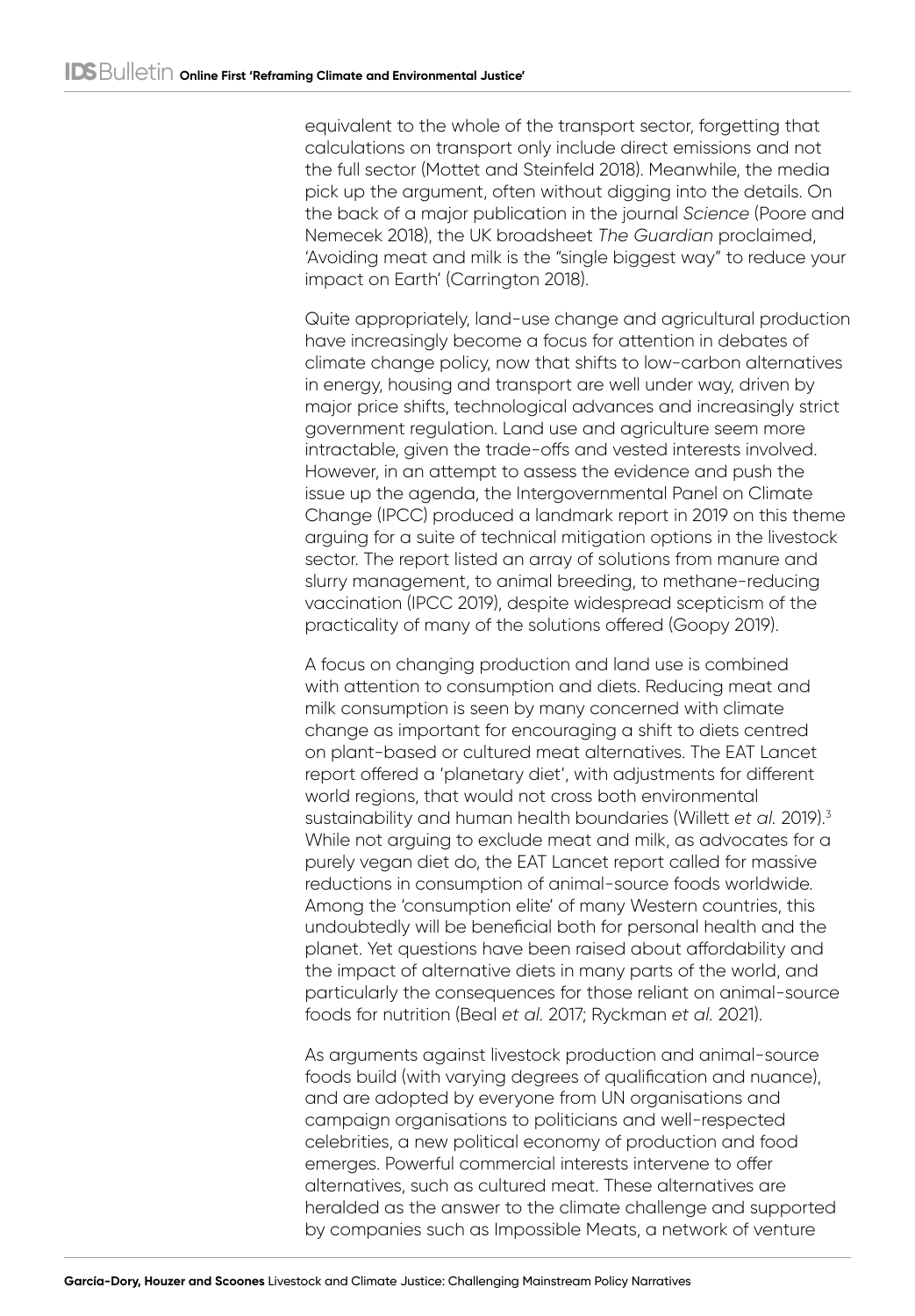capitalist funders and philanthropist backers. The 'big meat' corporate sector, including major producers such as Tyson from the US and JBS from Brazil, have enormous lobbying power and counter arguments for any dietary switch, arguing that they are protecting the 'rights' of consumers (Weis 2013).4

But where in this are the millions of pastoralists and other small-scale, low-input extensive livestock keepers who produce animal products from diverse rangelands, supplying often poor populations alongside growing urban consumers with high-quality products? The voice of pastoralists goes unheard while globalised narratives play out in a new political economy of climate change food production. This is creating exclusions and injustices, often hidden from view in the wider global debates about climate change and food policy that go on in global conferences of the parties for climate or biodiversity or the huge UN gatherings around food systems.

#### **3 Science and climate policy: creating injustices**

Policy narratives on climate depend highly on the authority and legitimacy of science. The IPCC is the pinnacle of the global process and involves an elaborate procedure for assessing accredited evidence from multiple sources. A series of panels is formed to look at everything from global climate modelling to socioeconomic impacts, and the panels are populated by scientists from the world over. But the process has limitations (Beck and Mahony 2018). There are multiple uncertainties, now increasingly acknowledged, yet there are also strong incentives to reach definitive conclusions and to set targets (Asayama *et al.* 2019). Although more varied today, certain types of science dominate the process, with the majority of contributors based in the global North. Such a process can work only with the formal data that are available, a requirement that narrows discussions to the centres of knowledge production, frequently derived from a narrow range of countries and settings.

For good reason, the IPCC has gained legitimacy and authority on climate change science and, when a report emerges, policymakers from global to national level sit up and listen. Reports are long and complex with much detail. On livestock production globally and on the benefits of shifting to plant‑based diets, a number of key sources are frequently relied upon. The two FAO reports noted earlier (Steinfeld *et al.* 2006; Gerber *et al.* 2013) are hugely influential, as is the analysis by Poore and Nemecek (2018).

This latter study was picked up widely in the media, with a number of 'iconic statistics' emerging. For example, *The Guardian* presented graphics claiming that 'Beef results in up to 105kg of greenhouse gases per 100g of protein, while tofu produces less than 3.5kg'; and that 'More than 80% of farmland is used for livestock but it produces just 18% of food calories and 37% of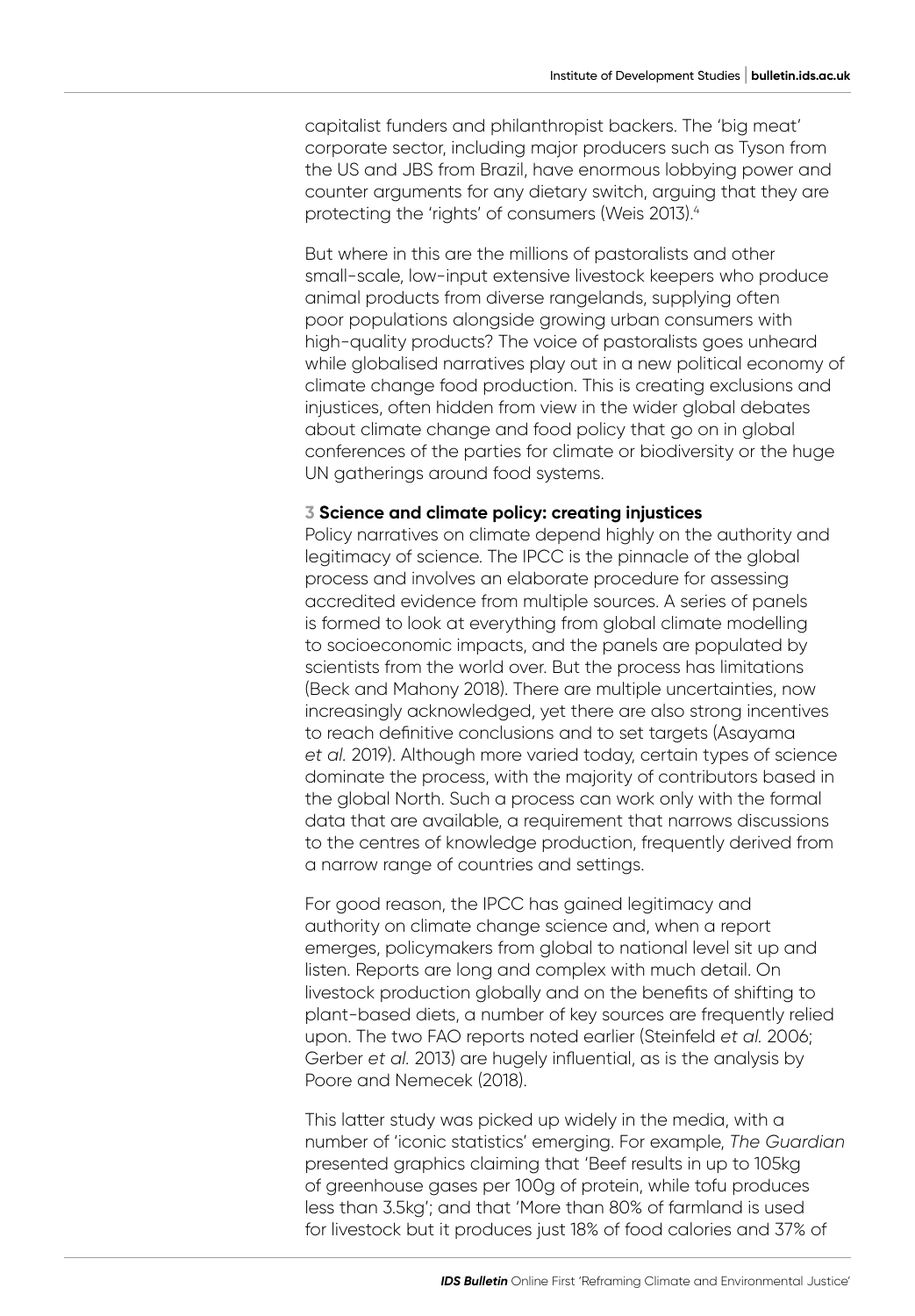protein' (Carrington 2018). Looking in more detail at the Poore and Nemecek publication and the 76 pages of supplementary material published separately, the limitations of the analysis are clear (and indeed admitted by the authors). The study was based on a meta-analysis of livestock production life cycle analyses – where all the emissions are measured, from production and processing to transport and retail – across 38,700 farms and 1,600 processors. It is an impressive data set, but almost exclusively focused on intensive, industrialised production, often in contained units with no free grazing. Nearly all the data were from Europe and North America, with some from Latin America and coastal China. Systems deemed 'subsistence' production were excluded from the analysis. The results reinforced the dominant narrative about the need to address livestock-related emissions and reduce consumption of animal-source food, and were shared widely in the media (see, for example, Petter 2020). Unfortunately, a more nuanced picture was not available, and the dominant narrative became further entrenched.

The now widely shared anti-livestock stance has knock-on consequences, as campaigners in other areas pick up the narrative in support of their agendas. For example, those promoting 'land-sparing' or 'half-earth' positions on conservation may envisage the intensification of livestock production or its replacement by industrialised meat and milk alternatives, releasing land for 'rewilding', conservation and biodiversity protection (Wilson 2016; Folberth *et al.* 2020). Major global initiatives that call for a commitment by all governments to a target of 30 per cent of land for biodiversity conservation by 2030 often present reducing land-extensive livestock production as central to this.<sup>5</sup> Those who see extensive livestock production as causing land degradation and desertification add to the clamour, despite many long-standing debates that show how such production systems, including pastoralism, may actually increase biodiversity and preserve landscapes when livestock and people are not constrained by other land uses that restrict movement, for example (Behnke and Mortimore 2016).

A poor understanding of diverse extensive livestock systems, including pastoralism, can result in patterns of enclosure for conservation and environmental protection, resulting in exclusions of people and animals from areas that have long co-evolved with livestock use. Different imaginaries<sup>6</sup> of 'wilderness' and environmental integrity are imposed, often by urban-based environmentalists with limited knowledge and appreciation of the lived-in landscapes used by livestock keepers. Injustices result through processes of 'green grabbing' and exclusion, rooted in divergent perspectives and understandings of environmental processes. Too often, the justification given for such moves is to address climate change, with the iconic figures on the assumed climate impact of livestock inevitably trotted out.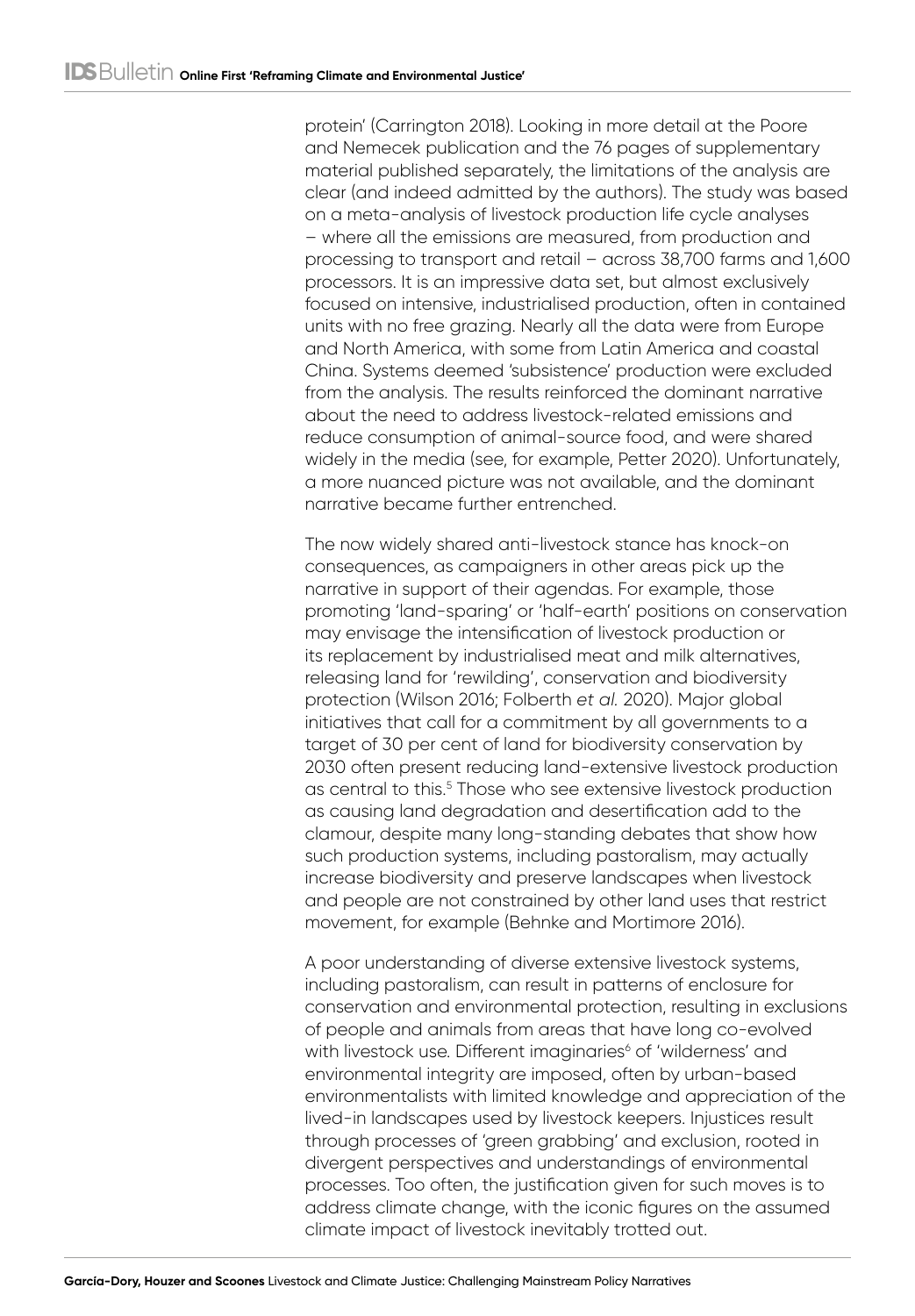## **4 Biases, gaps and assumptions: differentiating the dominant narrative**

As any of the scientists involved in the assessments that produce such figures would admit, there is much more to life cycle analyses than the figures promoted in media headlines. Digging into the data can reveal nuance and differentiate between cases. The problem is that certain biases in data, assumptions and the way systems are bounded persist, giving a misleading impression for the uninitiated.

A review of 164 life cycle analyses of food products showed that only 0.4 per cent were derived from Africa, while most were focused on industrial systems (Clark and Tilman 2017). In order to make calculations of total contributions to greenhouse gas emissions, inputs and outputs are traced along the product life cycle and calculated in terms of a carbon dioxide-equivalent measure. Emissions, if not directly measured, are estimated according to recommended emissions factors for a 'standard' animal, while equivalence between greenhouse gases is estimated in relation to conversion factors that evaluate the potential for global warming. Emissions of carbon dioxide equivalents are assessed in relation to units of product (meat, milk etc.) and so carbon footprints are assessed within a productivist lens of product efficiency, rather than a broader view of multi-functionality across diverse contributions from a livestock system (Houzer and Scoones 2021).

Many assessments take place in contained industrial units with imported feed and limited grazing, so the complexities of the carbon cycle and its spatial and temporal dynamics are often excluded, including patterns of carbon and nitrogen sequestration on open grassland. Meanwhile, the assessments assume that additional livestock result in additional impacts from an assumed neutral baseline; it is forgotten that – in extensive systems – alternative land uses may not be possible (as crops or trees will not grow) and removal of livestock may result in their replacement with other greenhouse-gas-producing animals, whether wild ruminants or termites (Manzano and White 2019).

All these seemingly technical approaches, published in endless papers in scientific journals, frame the results in particular ways, making assumptions that bias the results. In other words, the way the science is conducted, the sources of data used and the assumptions made do not usually account for the practices central to extensive livestock systems, such as those practised by mobile pastoralists on rangelands. Box 1 summarises the set of biases, gaps and assumptions around the data, the way systems are understood and bounded, and the understandings and definitions of alternatives and baselines.

Extrapolating across types of livestock production systems and drawing 'global' conclusions about shifting production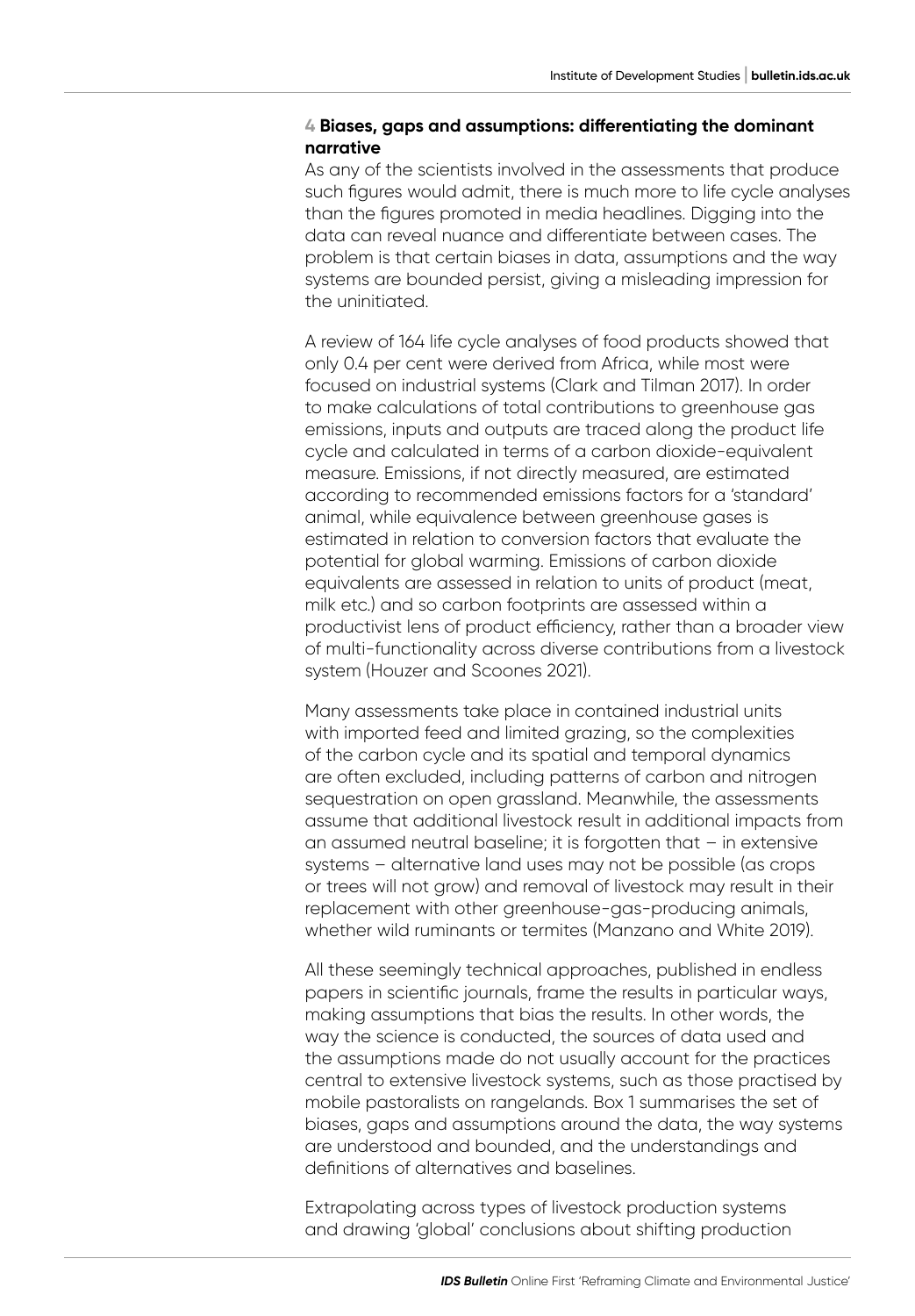systems or transforming diets is therefore highly problematic. When conducting life cycle assessments and generating recommendations for policy, the biases and assumptions in the approach need to be taken into account. When this is done, quite different conclusions can arise.

For example, in Sardinia, Italy, a series of studies show how semi-extensive systems have potential benefits over more

## **Box 1 Ten limitations of dominant life cycle analyses**

## Data

Biases in the data – The majority of life cycle assessments make use of data from high-income countries and industrial systems. 'Global' assessments are therefore highly partial.

Default emissions factors – Most studies use default emissions factors, which do not reflect pastoral conditions.

Greenhouse gas measures – The 'global warming potential' is very different for short- (methane) and long-term (carbon dioxide) greenhouse gases. Factors that create equivalence may result in biases.

## Systems

Conceptualising 'efficiency' – Emissions per unit of output (milk or meat) may look very different to other measures. A wider systems-level assessment is required to capture multi-functional use and diverse impacts.

Livestock and the carbon cycle – Carbon sequestration can be significant with light grazing in extensive, mobile systems. Such systems may be in balance or seasonally negative, meaning that livestock may not be net contributors to emissions.

Spatial and temporal dynamics – Emissions may be positive or negative in one area or at one time in extensive systems. This requires much more focused mitigation measures compatible with pastoralists' practices.

Ecosystem services – Bounded farm-level assessments miss wider contributions of extensive livestock to biodiversity and environmental and landscape improvements.

## Baselines and alternatives

Alternative land uses – Abandoning livestock in favour of 'rewilding' or 'land-sparing' initiatives may not have the expected benefits. Tree planting for example, may not be as beneficial as sustaining grasslands for carbon sequestration, especially in dryland and montane environments.

Niche replacement – If livestock are removed, the areas will be filled by other species, including wild ruminants and termites. Emission reductions may even be negative and certainly much lower than predicted.

Diet and consumer choice – Hypothetical diets may undermine nutrition of vulnerable human populations, particularly in the early years of life.

Source Summarised from Houzer and Scoones (2021)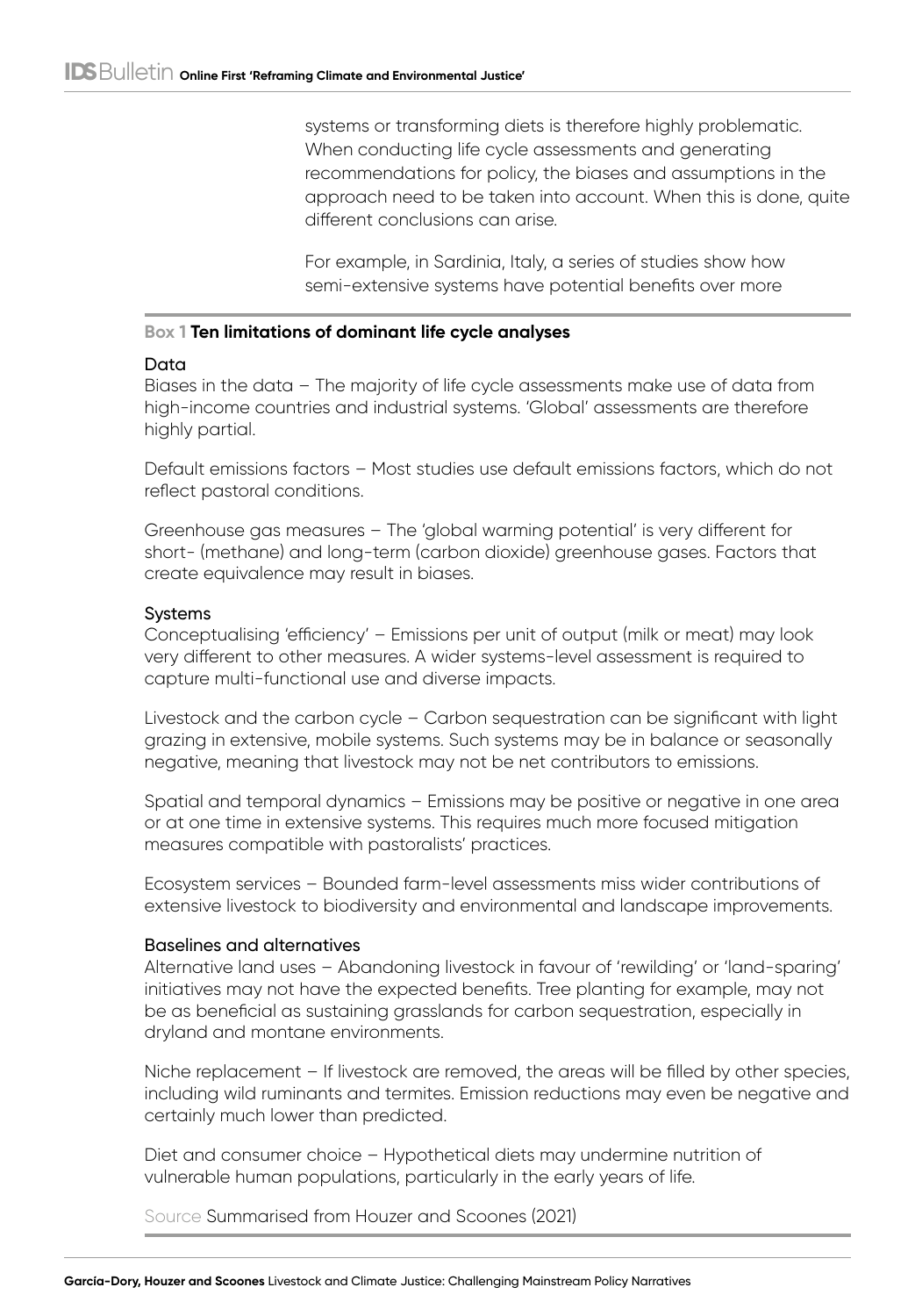intensive systems, given the high carbon costs of feed imports and the opportunities for carbon sequestration (Arca *et al.* 2021; Vagnoni *et al.* 2017). Similar results were found in Amdo Tibet in China when extensive and more intensive systems were compared (Zhuang *et al.* 2017). A detailed study of carbon balances in a mobile pastoral region of Senegal in West Africa showed that they could be in balance, and even be negative at certain times of year, if the whole system was taken into account (Assouma *et al.* 2019).

Through these studies, alongside many others, the possibilities for carbon (and nitrogen) sequestration by extensively grazed animals are shown, along with the wider ecosystem service and landscape conservation benefits of such patterns of production. While multiple short trips for marketing by artisanal producers may produce more emissions than bulk transport and supply in industrial systems, there are other opportunities for mitigation in extensive systems. These include light mobile grazing, resulting in increased sequestration in regenerating grasslands; the management of manure in ways that disperse deposition through movement rather than concentrating it near water sources and in slurry pits; and the addition of browse and tannin-rich feed to reduce methane production during rumination (Herrera 2020).

A wider 'systems' approach, encompassing the diversity of costs and benefits of extensive livestock production, is therefore required, with data collection attuned to local contexts, with mobility, spatial heterogeneity and temporal patterns of seasonality included in the calculations. Such assessments may allow a more rounded evaluation for policy. Livestock keepers must be included in such assessments, as it is their local knowledge of systems that can help in understanding system boundaries and functions, and the possibilities for transformation to reduce emissions.

Going beyond the narrow focus on formal, accredited science adopted by the IPCC, with the resulting biases and distortions, suggests the opportunity to set a wider, more encompassing frame. This would be centred on an understanding of complex, dynamic systems, which emerges from a more inclusive approach to knowledge production, and a pluralised approach that sees conventional life cycle assessments sit alongside more participatory appraisals involving livestock keepers. Solutions to climate challenges thus emerge across multiple pathways, informed by diverse sociotechnical imaginaries and knowledge sources.

Extensive systems, using often poor-quality forage, certainly may result in significant methane emissions, but these may be offset by sequestration in open rangelands, facilitated by mobile patterns of light grazing and supported by careful, skilled herding. As providers of a diversity of goods, such livestock systems may have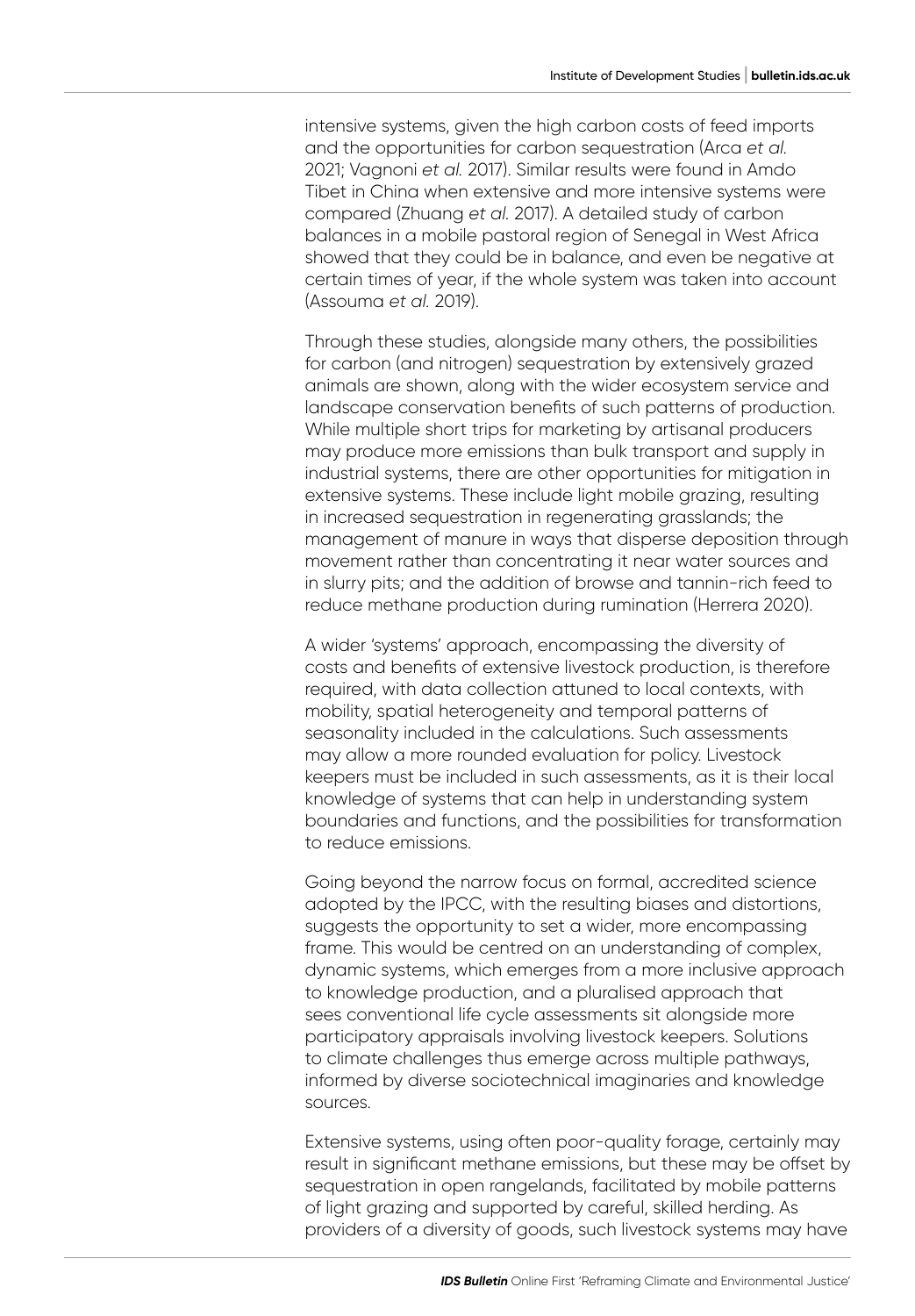a wide range of benefits, including for biodiversity and ecosystem services. When different types of knowledge are included, a more differentiated picture emerges, as pastoral and other extensive livestock systems may have substantial benefits both for people and the environment, offering the possibilities for carbon neutrality under the right conditions.

## **5 Rethinking climate and livestock policy processes**

As we have shown, generalised narratives based on aggregated science, where biases, assumptions and gaps are hidden or ignored, can cause great damage. Such narratives can generate injustices and exclusions when they are captured by particular interests – from those advocating alternative industrial meat or milk products that they have invested in to those promoting other imagined 'wild' landscapes without people and animals – and sometimes, bizarrely, alliances between the two positions.<sup>7</sup> What emerges from these narratives are 'epistemic injustices' – through the way that science is constructed and knowledges are incorporated – and 'procedural injustices' – through the way that such science defines the processes of assessment, the definition of metrics and the form of reporting in global policy processes, whether around climate, food or biodiversity. And these result in forms of 'distributive injustice', where certain people lose out – in this case, it is those who are already marginalised, without power and often living in marginal areas away from the centres of power and knowledge production (cf. Newell *et al.* 2020).

The processes by which such injustices arise are often insidious and incremental, and sometimes happen by default rather than design. The IPCC, for example, does not have a firm position on livestock production but makes use of available data, based on accredited science, and so therefore misses out on a nuanced and differentiated picture, as we have discussed. Those advocating for biodiversity protection may adopt a vision of conservation and preservation based on long histories of conservation practice, mostly in the West, where exclusion and so-called 'fortress conservation' have long dominated policy discourse and practice. Those advocating changes in diets may see the devastating impacts on health and nutrition in some populations from the consumption of excess animal products, particularly processed foods, and advocate a shift, while forgetting about issues of availability, affordability and the particular importance of high-density protein and certain animal‑derived nutrients in certain people's diets (Moughan 2021).

In the processes of policymaking, the need to aggregate and simplify pervades. This emerges perhaps especially in 'global' policy arenas with the focus on targets, boundaries and protocols for simple reporting – whether through Nationally Determined Contributions to climate mitigation through the Conference of the Parties (COP) process or whether in relation to dietary changes according to specified boundaries (even regionally adjusted).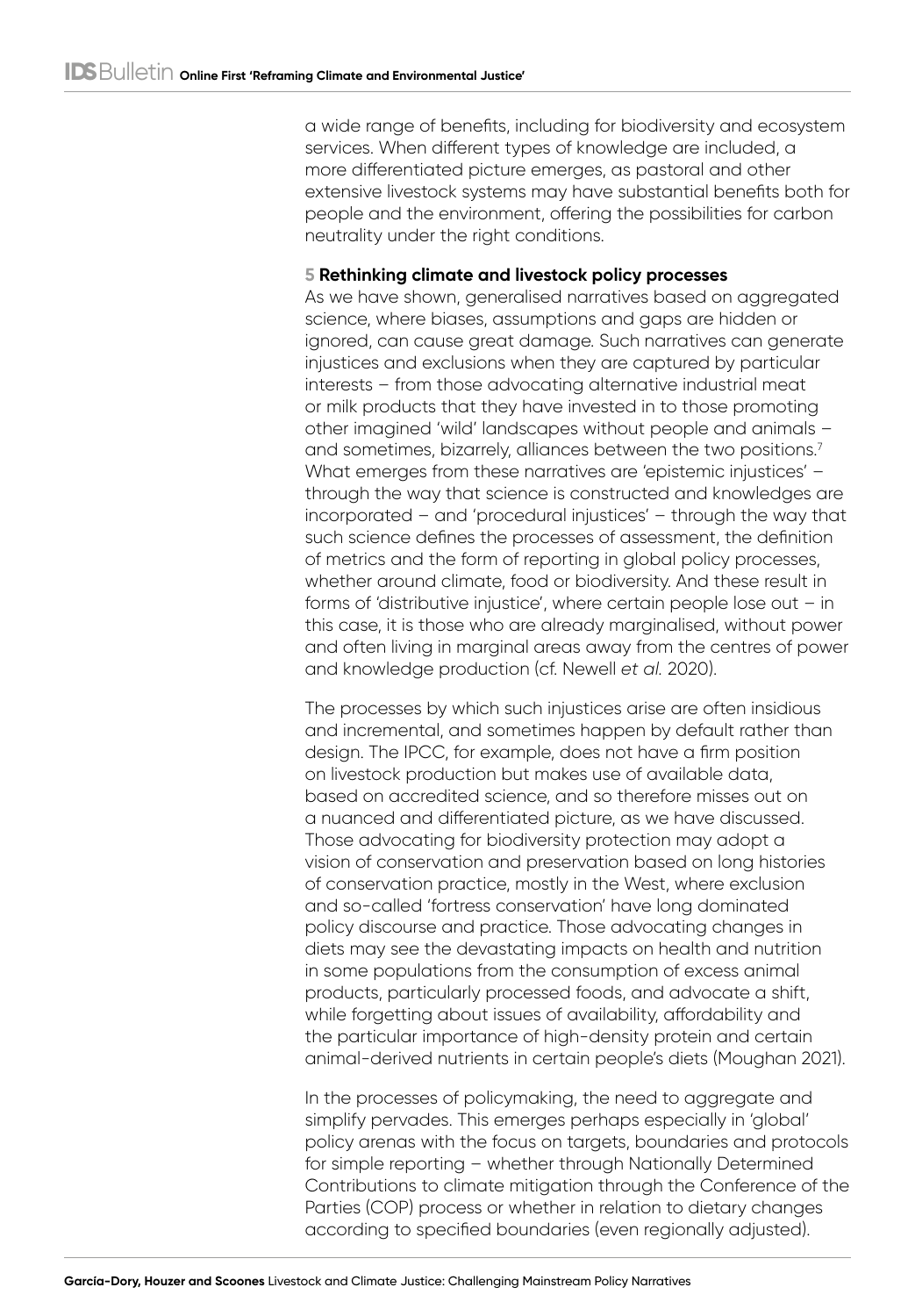The consequence is that those working in under-resourced government departments and in charge of a policy area, whether on food, environmental protection or climate, may inevitably take the global standard or recommended protocol without questioning it. However, this can undermine the livelihoods of often poor and marginalised people and create injustice, even without any wilful intent.

#### **6 Confronting injustices: the case of European pastoralism**

All these processes that generate injustices in the climate– livestock debate more widely apply in the European context. Already, major announcements have been made at the European level that urge a shift in diets and propose huge tree‑planting campaigns. These inevitably will affect rangelands used by pastoralists. In the UK, proposals for planting trees and transforming the countryside have been announced as part of the post-Brexit settlement with farmers, combined with a review of food systems that pushes a particular view on dietary change, focusing on a 'protein transition' away from meat consumption.8

Pastoralists, who herd sheep, goats, cattle and reindeer, are important in every corner of Europe, and often are central to the revitalisation of remote areas that have suffered long-term patterns of depopulation (Farinella and Nori 2020; Kerven and Behnke 2011). Extensive livestock production provides employment for migrant workers from Eastern Europe and North Africa and so offers incomes to often highly marginalised people (Nori 2017). As a source of high-quality artisanal produce, the skills of cheese making, meat curing and traditional wool production are shared and maintained, boosting local economies (Aubron *et al.* 2014). There is also a growing interest in local gastronomy, with particular foods protected by European Union geographical indications and so enhancing local food cultures and heritage.

Yet, such conditions are under threat. A poor understanding of pastoral systems is evident in many European settings as urban populations become disconnected from the countryside. This rupture has created a discourse that presents livestock production as polluting, generating disease risks and contributing to the climate catastrophe. The bovine spongiform encephalopathy (BSE) epidemic (also known as 'mad cow disease') in the UK, worries about animal welfare, concerns about the importation of hormone-grown meat, pollution from intensive livestock units and wider shifts in lifestyle and culture mean that negative attitudes about livestock production prevail among many consumers. If probed, most would admit that this is a distaste for industrial production, particularly 'factory farming', but such imagery affects all livestock. This is perhaps particularly evident in northern Europe – including the Netherlands, Denmark and Germany – where there has been a major consolidation in the meat industry. The decline in demand for meat products, for instance in Spain, has led to a switch in market destinations.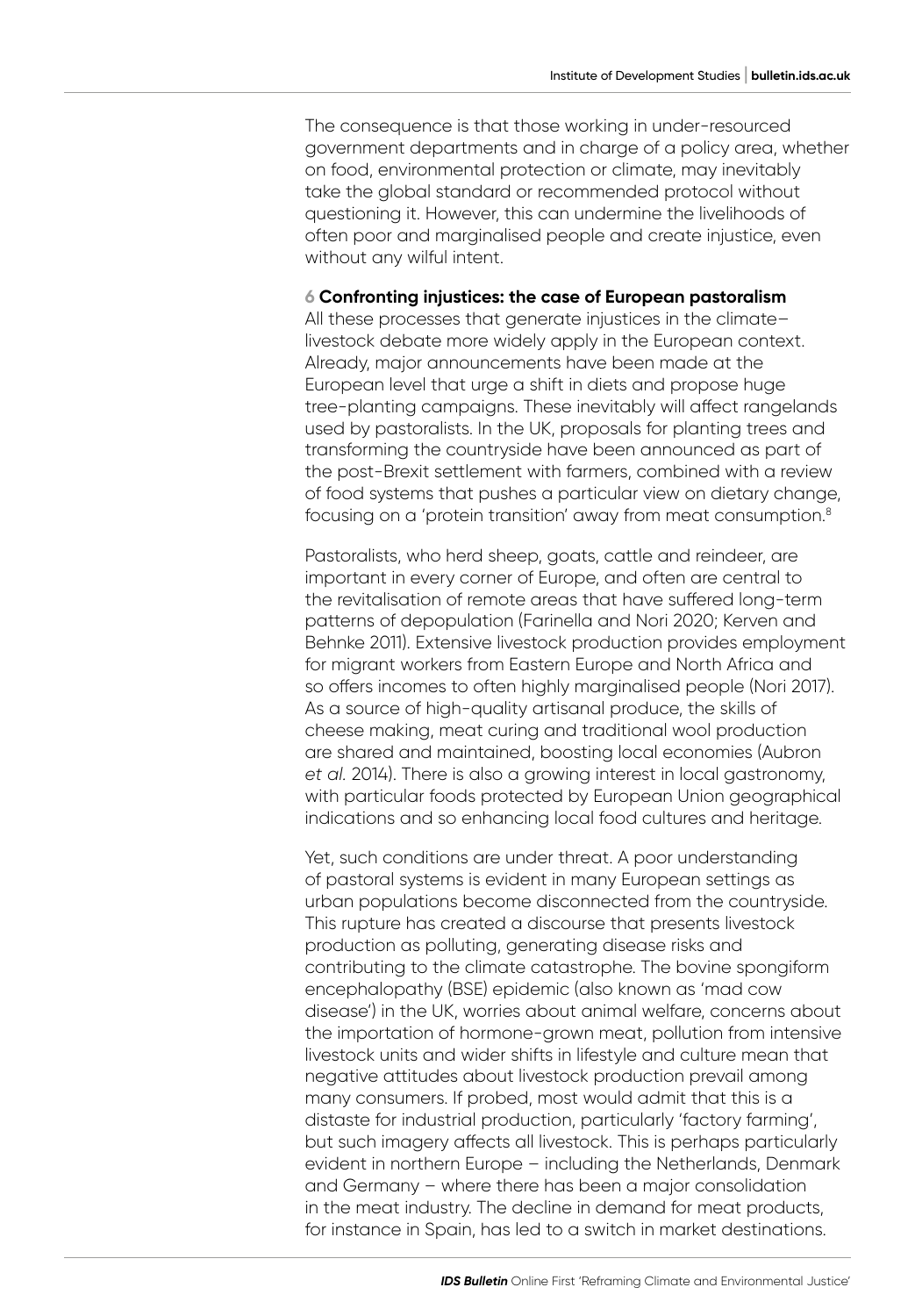Because lambs are no longer required in such large numbers for Easter, producers have had to shift to supplying Middle Eastern markets for Eid some weeks later.

A simplistic, protectionist vision of conservation promoted by environmentalist groups often casts pastoralists as destroyers of wildlife and landscapes, while rewilding advocates celebrate the reintroduction of wolves, bears and other predators. This generates tensions between pastoralists and urban environmentalists, fostering distrust and further misunderstandings. This has been especially the case in the French Pyrenees, but also elsewhere in southern Europe (Nori and Berzi 2021). Across Europe, such divisions are in turn exploited by far-right, authoritarian populist political forces who offer a narrative of protecting 'the people' from interference by the state and the influence of urban, elite environmentalism. For example in Spain, the right-wing, nationalist Vox party has made in-roads into rural areas, enlisting pastoralists and setting up opposition between their interests and those of 'leftist' radical vegans, rewilding enthusiasts and conservationists from town (Vampa 2020). Real resentments by pastoralists and smallholder farmers after years of state neglect and exclusion from policy processes combine with concerns about declining markets and the effects of predator reintroductions. Such grievances feed divisions, with regressive political forces exploiting discontents generated by repeated injustice.

There are thus intersecting injustices affecting European pastoralists: epistemic injustices resulting from distorted discourses and poor understandings of pastoral contexts; procedural injustices emerging from the lack of access to decision-making power by pastoralists living in remote, rural settings; and distributive injustices that result from pastoralists being marginalised across national and Europe-wide policy priorities. In order to confront these overlapping forms of injustice, movements committed to supporting pastoralists and a lived-in, productive European countryside need to generate an alternative narrative, and in turn influence how science-policy processes around climate and biodiversity unfold.

This is already happening. For example, across Europe, there are growing numbers of young people applying to attend shepherds schools, suggesting renewed interest in pastoralism and rural lifestyles. As guardians of often remote, montane landscapes, pastoralists enhance such settings, providing wider values for tourism and recreation, as well as protecting watersheds and enhancing biodiversity (FAO 2021). A focus on community and territory affirms the cultural importance of pastoral production, even with new producers coming from urban areas to join long‑term and now ageing rural populations.

Such initiatives are supported by a diversity of pastoralist organisations, which together offer a new narrative for European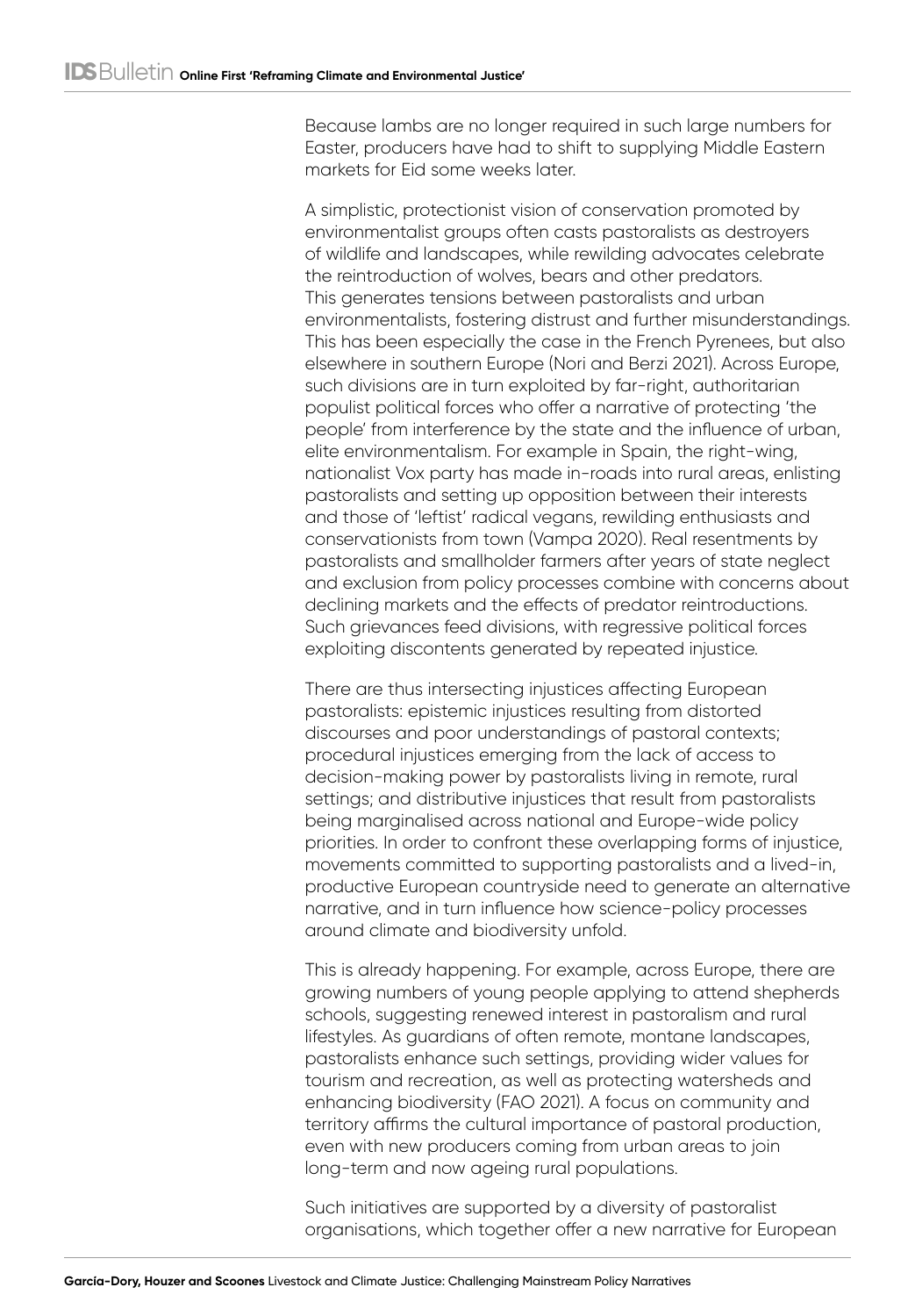pastoralism. For example, the European Shepherds Network that connects pastoralists across the continent and which is linked to the World Alliance of Mobile Indigenous Peoples (WAMIP), argues forcefully that pastoralism is about care – for animals, environments, landscapes and the climate. Pastoralism, such movements argue, also welcomes migrants, supports unemployed youth, offers opportunities for women and can be the basis for educational experiences for young people. Pastoralists provide healthy food to society, encourage local markets and avoid the damage of free trade and industrial production. Through celebrating self-management, autonomy and independence, pastoralists help keep the countryside alive with both people and animals (see PASTRES 2021). However, mobilising such a perspective in the face of powerful players promoting commercial interests and alternative visions of nature is challenging, especially when divisive, populist constituencies act to divide pastoralists' alliance-building.

## **7 Conclusion**

Confronting the climate challenge requires a more nuanced debate about science and policy, and the role of livestock in environmental change. Injustices can arise when generalised narratives, captured by particular interests, are promoted. Science is always partial and political, which is why attention needs to be given to the framing of challenges, defining 'the system' and the use of data, and always acknowledging biases and limitations. We must ask whose knowledge is included and whose is excluded, linking scientific assessments – including often highly technical life cycle assessments – to questions of justice. Exclusions that emerge from epistemic, procedural and distributive injustices can damage life chances, while not achieving the aims of environmental protection and climate mitigation.

In thinking about alternative science-policy processes, we must always focus on politics that produce knowledge for policy. In this case, it is imperative to emphasise the nature of the production system and the material conditions and relations under which meat, milk and other animal products are produced. This situates the debate about livestock and climate in context, highlighting the interests and commitments associated with different types of production. The forms of labour, sources of knowledge and the environmental imprints of extensive livestock pastoral systems are quite different to those of industrial systems produced through capitalist relations. Given that there are multiple types of livestock production systems, each with different climate impacts, we must accept that there are multiple types of animal-source foods, each with different implications for climate change. The same applies to the political economy of 'alternatives', whether this is 'plant-based' production of proteins or the promise of cultured meat or the visions of conservation through enclosure that some environmentalists advocate. The debate therefore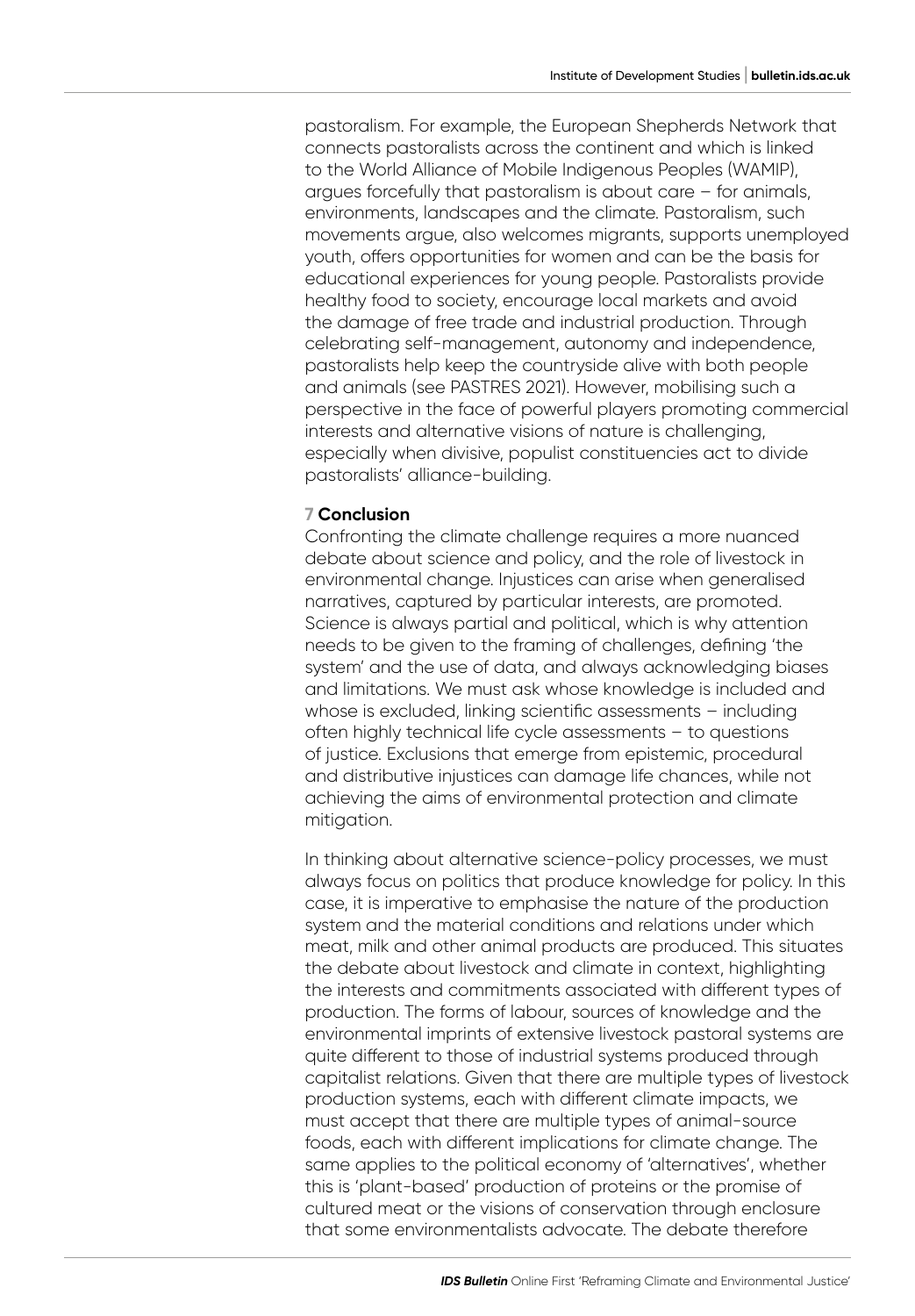must be about the processes of production (and their social and political relations), not the products (whether meat, milk or plants). A focus on the political economy of policymaking highlights whose interests are central, and what alliances – sometimes unusual ones – are formed in order to silence perspectives on environment and livelihoods from pastoralists and other extensive livestock keepers.

Developing a more differentiated debate around the relationships between climate, livestock production and diet requires incorporating diverse knowledges, plural perspectives and context-specific analysis in international assessments (Scoones 2009). Perspectives on 'cognitive justice' mean rethinking the role of citizens in knowledge production and policy (Visvanathan 2005; Leach *et al.* 2005); and, in this case, involving pastoralists very directly in the co-production of science and assessment processes (Jasanoff 2004). Relying just on remote, elite science inevitably results in biases, reinforcing narratives and wider sociotechnical imaginaries, influenced by an urban environmentalism that is removed from the daily experience of pastoral settings (Jasanoff and Kim 2015; Beck *et al.* 2021). Such processes, in turn, construct a future for people and the environment that may be neither compatible with pastoral livelihoods nor address the real challenges of climate and environmental change. Instead, deliberating on processes of knowledge construction and the pathways of change that emerge – involving pastoralists and other livestock keepers and their movements directly – provides an alternative way forward that avoids over-simplified, standardised and unjust narratives about livestock and climate change.

# **Authors**

**Fernando García-Dory** grew up between Madrid and his family farm in the northern Spanish mountains. Over several decades, he has been involved in the Spanish peasant movement Plataforma Rural, part of La Via Campesina, and was involved in the creation of the Spanish Shepherds Federation and the European Shepherds Network. Currently he is also European Regional Coordinator for WAMIP, the World Alliance of Mobile Indigenous Peoples.

**Ella Houzer** is a former postgraduate student at the University of Sussex, with an MSc in Climate Change, Development and Policy.

**Ian Scoones** is a Professor at the Institute of Development Studies, University of Sussex. He is Co-Director of the ESRC STEPS (Social, Technological and Environmental Pathways to Sustainability) Centre (**[www.steps-centre.org](http://www.steps-centre.org)**) and Principal Investigator of the PASTRES programme (Pastoralism, Uncertainty and Resilience: Global Lessons from the Margins, **[pastres.org](http://pastres.org)**), funded by a European Research Council Advanced Grant.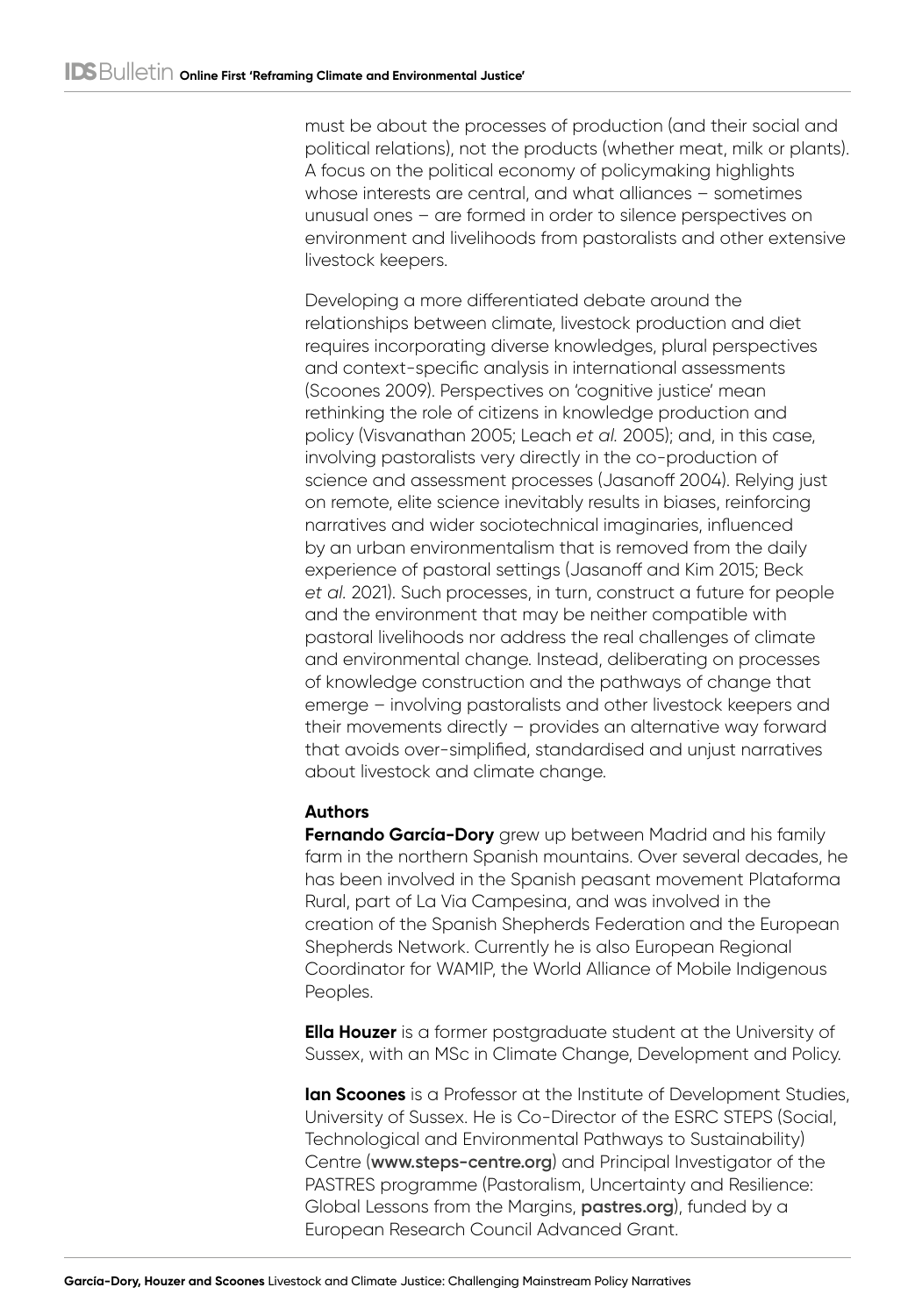#### **Notes**

- \* This article draws from the longer report *[Are Livestock Always](https://pastres.org/livestock-report/)  [Bad for the Planet? Rethinking the Protein Transition and](https://pastres.org/livestock-report/)  [Climate Change Debate](https://pastres.org/livestock-report/)* (Houzer and Scoones 2021), produced by the PASTRES programme (Pastoralism, Uncertainty and Resilience: Global Lessons from the Margins, **[pastres.org](https://pastres.org/)**) in alliance with a number of organisations. The PASTRES Programme is supported through a European Research Council Advanced Grant (Number: 740342). Many thanks to Ann Waters-Bayer for providing a thorough review and a comprehensive edit of the article.
- 1 See, for example, Dalton (2020), Bugga (2021), Temple (2021) and World Economic Forum (2021).
- 2 Greenpeace European Unit (2020). See also Harvey (2020) and, also from earlier, Lean (2006).
- 3 See also **[EAT–Lancet Commission on Food, Planet, Health](https://eatforum.org/eat-lancet-commission/)**.
- 4 See also Sharma (2018).
- 5 See **[Campaign for Nature 30x30](https://www.campaignfornature.org/news/category/30x30)**.
- 6 Social imaginaries are defined by Charles Taylor as 'common understanding that makes possible common practices and a widely shared sense of legitimacy' (2003: 23).
- 7 For example, Channel 4 documentary *[Apocalypse Cow: How](https://www.channel4.com/programmes/apocalypse-cow-how-meat-killed-the-planet)  [Meat Killed the Planet](https://www.channel4.com/programmes/apocalypse-cow-how-meat-killed-the-planet)*.
- 8 See UK Government (2021) and Case (2021) for the UK, while for the EU's biodiversity strategy, see Vaughan (2020).

#### **References**

- Arca, P.; Vagnoni, E.; Duce, P. and Franca, A. (2021) 'How Does Soil Carbon Sequestration Affect Greenhouse Gas Emissions from a Sheep Farming System? Results of a Life Cycle Assessment Case Study', *Italian Journal of Agronomy* 16.3: 1789
- Asayama, S.; Bellamy, R.; Geden, O.; Pearce, W. and Hulme, M. (2019) 'Why Setting a Climate Deadline is Dangerous', *Nature Climate Change* 9.8: 570–72
- Assouma, M.H. *et al.* (2019) 'Pastoral Landscapes in the Sahel: A Carbon Balance with Unexpected Potential for Climate Change Mitigation', *Perspective (English Edition)* 52: 1–4
- Aubron, C.; Peglion, M.; Nozières, M-O. and Boutonnet, J-P. (2014) 'Quality Schemes and Pastoralism in France: Synergies and Paradoxes', *Journal of Alpine Research* 102.2
- Beal, T.; Massiot, E.; Arsenault, J.E.; Smith, M.R. and Hijmans, R.J. (2017) 'Global Trends in Dietary Micronutrient Supplies and Estimated Prevalence of Inadequate Intakes', *PloS ONE* 12.4: e0175554
- Beck, S. and Mahony, M. (2018) 'The IPCC and the New Map of Science and Politics', *Wiley Interdisciplinary Reviews (WIREs): Climate Change* 9.6: e547
- Beck, S.; Jasanoff, S.; Stirling, A. and Polzin, C. (2021) 'The Governance of Sociotechnical Transformations to Sustainability', *Current Opinion in Environmental Sustainability* 49: 143–52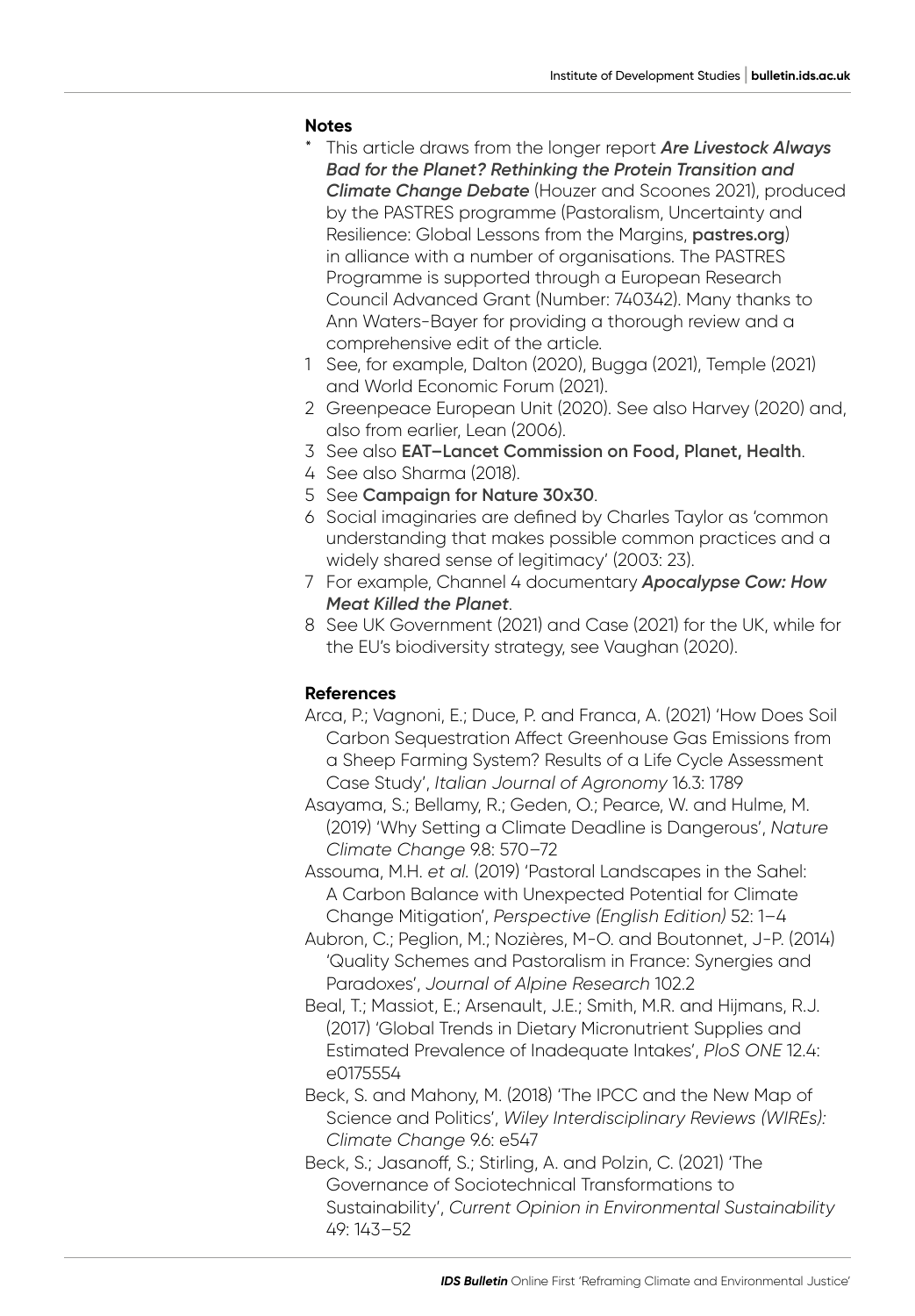- Behnke, R. and Mortimore, M. (eds) (2016) 'Introduction: The End of Desertification?', in R. Behnke and M. Mortimore (eds), *The End of Desertification? Disputing Environmental Change in the Drylands*, Berlin: Springer
- Bugga, H. (2021) '**[Greta Thunberg Talks Animals, the Environment,](https://mercyforanimals.org/blog/greta-thunberg-animals-environment/)  [and More in Groundbreaking New Video](https://mercyforanimals.org/blog/greta-thunberg-animals-environment/)**', *Mercy for Animals*, 22 May (accessed 12 October 2021)
- Carrington, D. (2018) '**[Avoiding Meat and Dairy is "Single Biggest](https://www.theguardian.com/environment/2018/may/31/avoiding-meat-and-dairy-is-single-biggest-way-to-reduce-your-impact-on-earth)  [Way" to Reduce Your Impact on Earth](https://www.theguardian.com/environment/2018/may/31/avoiding-meat-and-dairy-is-single-biggest-way-to-reduce-your-impact-on-earth)**', *The Guardian*, 31 May (accessed 12 October 2021)
- Case, P. (2021) '**[Meat Production Slammed in Leaked Food](https://www.fwi.co.uk/news/farm-policy/meat-production-slammed-in-leaked-food-strategy-paper)  [Strategy Paper](https://www.fwi.co.uk/news/farm-policy/meat-production-slammed-in-leaked-food-strategy-paper)**', *Farmers Weekly*, 12 July (accessed 12 October 2021)
- Clark, M. and Tilman, D. (2017) 'Comparative Analysis of Environmental Impacts of Agricultural Production Systems, Agricultural Input Efficiency, and Food Choice', *Environmental Research Letters* 12.6: 064016
- Dalton, J. (2020) '**[Go Vegetarian to Save Wildlife and the Planet,](https://www.independent.co.uk/climate-change/news/david-attenborough-vegetarian-vegan-meat-life-on-our-planet-netflix-wildlife-earth-a9689816.html)  [Sir David Attenborough Urges](https://www.independent.co.uk/climate-change/news/david-attenborough-vegetarian-vegan-meat-life-on-our-planet-netflix-wildlife-earth-a9689816.html)**', *The Independent*, 26 August (accessed 12 October 2021)
- FAO (2021) *Pastoralism Making Variability Work*, FAO Animal Production and Health Paper 185, Rome: Food and Agriculture Organization of the United Nations
- Farinella, D. and Nori, M. (2020) 'Lessons from the Mountains: Mobility and Migrations in Euro-Mediterranean Agro‑Pastoralism', in J.F. Rye and K. O'Reilly (eds), *International Labour Migration to Europe's Rural Regions*, London: Routledge
- Folberth, C. *et al.* (2020) 'The Global Cropland-Sparing Potential of High-Yield Farming', *Nature Sustainability* 3.4: 281–89
- Gerber, P.J. *et al.* (2013) *Tackling Climate Change Through Livestock: A Global Assessment of Emissions and Mitigation Opportunities*, Rome: Food and Agriculture Organization of the United Nations
- Goopy, J.P. (2019) 'Creating a Low Enteric Methane Emission Ruminant: What is the Evidence of Success to the Present and Prospects for Developing Economies?', *Animal Production Science* 59.10: 1769–76
- Greenpeace European Unit (2020) '**[Animal Farming in EU](https://www.greenpeace.org/eu-unit/issues/nature-food/45051/animal-farming-in-eu-worse-for-climate-than-all-cars/)  [Worse for Climate than All Cars](https://www.greenpeace.org/eu-unit/issues/nature-food/45051/animal-farming-in-eu-worse-for-climate-than-all-cars/)**', *Greenpeace*, press release, 22 September (accessed 12 October 2021)
- Harvey, F. (2020) '**[EU's Farm Animals "Produce More Emissions](https://www.theguardian.com/environment/2020/sep/22/eu-farm-animals-produce-more-emissions-than-cars-and-vans-combined-greenpeace)  [than Cars and Vans Combined"](https://www.theguardian.com/environment/2020/sep/22/eu-farm-animals-produce-more-emissions-than-cars-and-vans-combined-greenpeace)** ', *The Guardian*, 22 September (accessed 12 October 2021)
- Herrera, P.M. (ed.) (2020) *Extensive Farming and Climate Change: An In-Depth Approach*, Madrid: Fundación Entretantos
- Houzer, E. and Scoones, I. (2021) *[Are Livestock Always Bad for the](https://pastres.org/livestock-report/)  [Planet? Rethinking the Protein Transition and Climate Change](https://pastres.org/livestock-report/)  [Debate](https://pastres.org/livestock-report/)*, Brighton: PASTRES (accessed 12 October 2021)
- ILRI, IUCN, WWF, FAO, UNEP and ILC (2021) *[Rangelands Atlas](https://cgspace.cgiar.org/handle/10568/114064)*, Nairobi: International Livestock Research Institute, International Union for Conservation of Nature, World Wide Fund for Nature,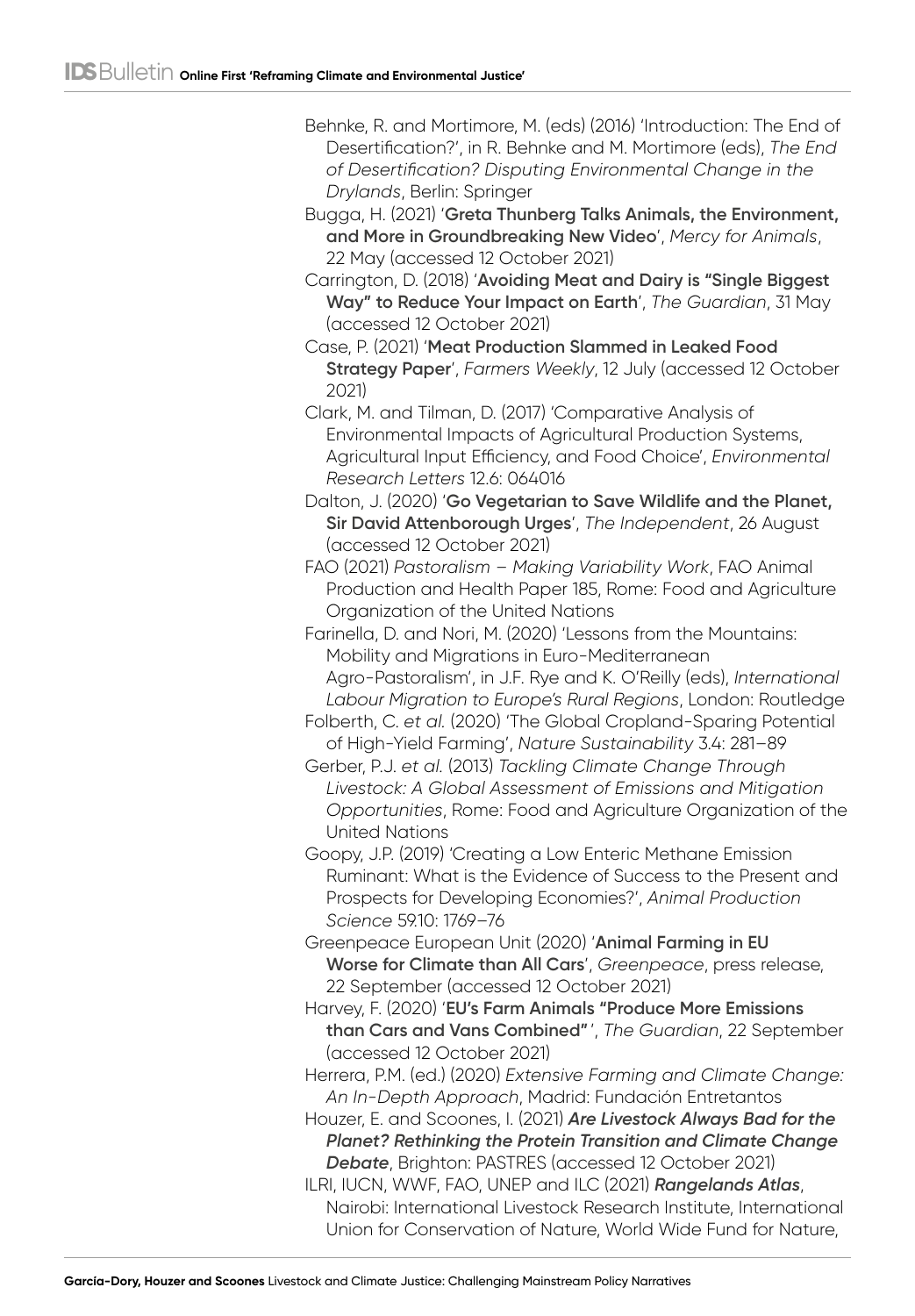Food and Agriculture Organization of the United Nations, United Nations Environment Programme and International Land **Coalition** 

IPCC (2019) *Climate Change and Land: An IPCC Special Report on Climate Change, Desertification, Land Degradation, Sustainable Land Management, Food Security, and Greenhouse Gas Fluxes in Terrestrial Ecosystems*, Geneva: International Panel on Climate Change

Jasanoff, S. (ed.) (2004) *States of Knowledge: The Co-Production of Science and Social Order*, London: Routledge

Jasanoff, S. and Kim, S-H. (eds) (2015) *Dreamscapes of Modernity: Sociotechnical Imaginaries and the Fabrication of Power*, Chicago IL: Chicago University Press

Keeley, J. and Scoones, I. (2003) *Understanding Environmental Policy Processes: Cases from Africa*, London: Earthscan Publications

Kerven, C. and Behnke, R. (2011) '**[Policies and Practices of](https://doi.org/10.1186/2041-7136-1-28)  [Pastoralism in Europe](https://doi.org/10.1186/2041-7136-1-28)**', *Pastoralism* 1: 28 (accessed 12 October 2021)

Krätli, S. (2019) *Valuing Variability: New Perspectives on Climate Resilient Dryland Development*, London: International Institute for Environment and Development

Leach, M.; Scoones, I. and Wynne, B. (eds) (2005) *Science and Citizens: Globalization and the Challenge of Engagement*, London and New York NY: Zed Books

Lean, G. (2006) '**[Cow "Emissions" More Damaging to Planet than](https://www.independent.co.uk/climate-change/news/cow-emissions-more-damaging-to-planet-than-co2-from-cars-427843.html)  [CO2 from Cars](https://www.independent.co.uk/climate-change/news/cow-emissions-more-damaging-to-planet-than-co2-from-cars-427843.html)**', *The Independent*, 10 December (accessed 12 October 2021)

Manzano, P. and White, S.R. (2019) 'Intensifying Pastoralism May Not Reduce Greenhouse Gas Emissions: Wildlife-Dominated Landscape Scenarios as a Baseline in Life-Cycle Analysis', *Climate Research* 77.2: 91–97

Manzano, P. *et al.* (2021) 'Toward a Holistic Understanding of Pastoralism', *One Earth* 4.5: 651–65

Mottet, A. and Steinfeld, H. (2018) '**[Cars or Livestock: Which](https://news.trust.org/item/20180918083629-d2wf0)  [Contribute More to Climate Change?](https://news.trust.org/item/20180918083629-d2wf0)**', *Thomson Reuters Foundation News*, 18 September (accessed 12 October 2021)

Moughan, P.J. (2021) 'Population Protein Intakes and Food Sustainability Indices: The Metrics Matter', *Global Food Security* 29: 100548

Newell, P.; Srivastava, S.; Naess, L.O.; Torres Contreras, G.A. and Price, R. (2020) *[Towards Transformative Climate Justice: Key](https://www.ids.ac.uk/publications/towards-transformative-climate-justice/)  [Challenges and Future Directions for Research](https://www.ids.ac.uk/publications/towards-transformative-climate-justice/)*, IDS Working Paper 540, Brighton: Institute of Development Studies (accessed 12 October 2021)

Nori, M. (2017) 'Migrant Shepherds: Opportunities and Challenges for Mediterranean Pastoralism', *Journal of Alpine Research* 105: 4

Nori, M. and Berzi, D. (2021) *[The Uncertainties of Co-Existing with](https://pastres.org/2021/05/21/the-uncertainties-of-co-existing-with-predators-experiences-from-southern-europe/)  [Predators: Experiences from Southern Europe](https://pastres.org/2021/05/21/the-uncertainties-of-co-existing-with-predators-experiences-from-southern-europe/)*, Pastoralism, Uncertainty, Resilience (PASTRES) blog, 21 May (accessed 12 October 2021)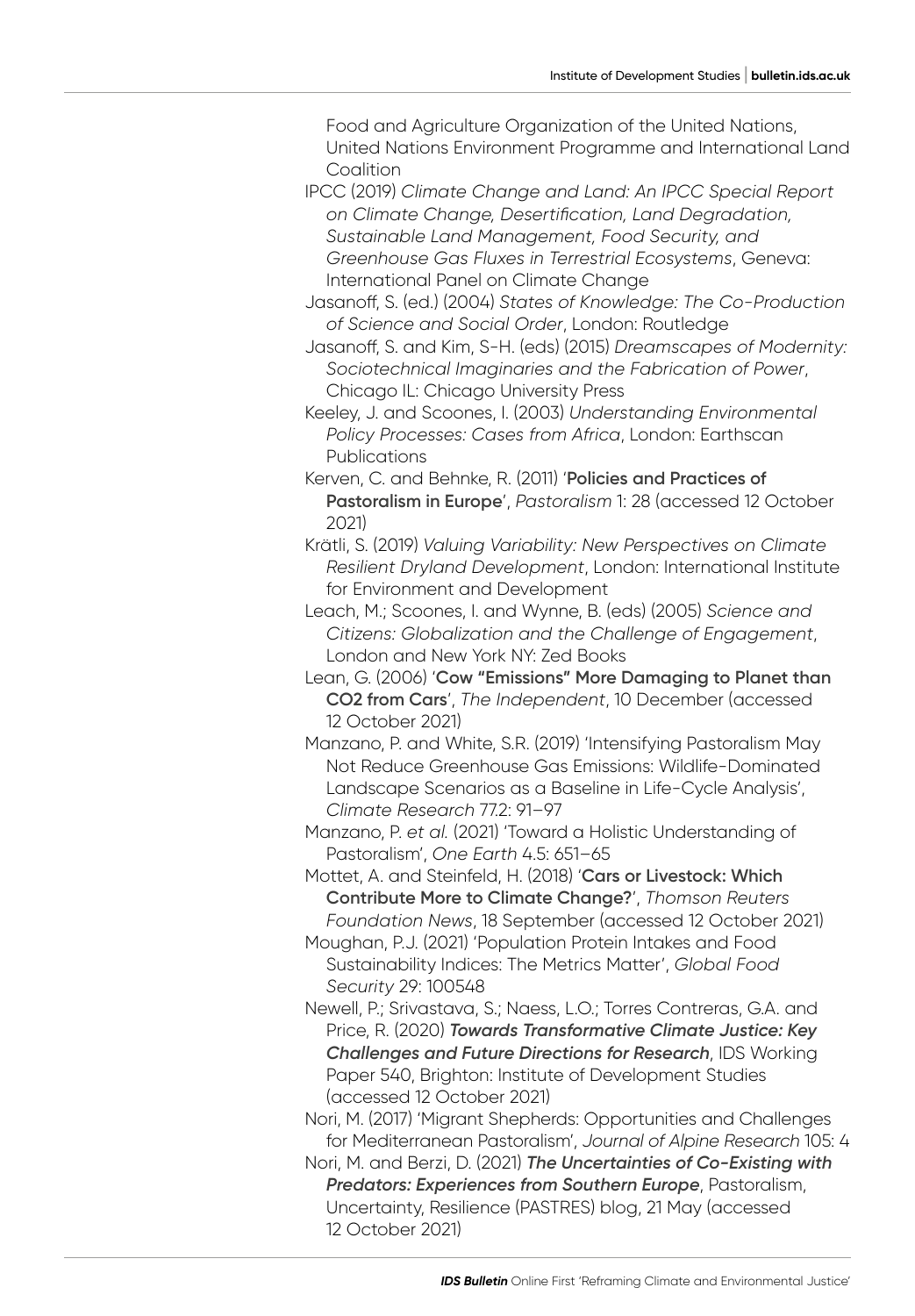- PASTRES (2021) *[Challenging Negative Views of Pastoralism in](https://pastres.org/2021/09/13/challenging-negative-views-of-pastoralism-in-europe-qampa-with-fernando-garcia-dory/)  [Europe: Q&A with Fernando García-Dory](https://pastres.org/2021/09/13/challenging-negative-views-of-pastoralism-in-europe-qampa-with-fernando-garcia-dory/)*, PASTRES blog, 13 September (accessed 12 October 2021)
- Petter, O. (2020) '**[Veganism is "Single Biggest Way" to Reduce](https://www.independent.co.uk/life-style/health-and-families/veganism-environmental-impact-planet-reduced-plant-based-diet-humans-study-a8378631.html)  [Our Environmental Impact, Study Finds](https://www.independent.co.uk/life-style/health-and-families/veganism-environmental-impact-planet-reduced-plant-based-diet-humans-study-a8378631.html)**', *The Independent*, 24 September (accessed 12 October 2021)
- Poore, J. and Nemecek, T. (2018) 'Reducing Food's Environmental Impacts through Producers and Consumers', *Science* 360.6392: 987–92
- Ryckman, T.; Beal, T.; Nordhagen, S.; Chimanya, K. and Matji, J. (2021) 'Affordability of Nutritious Foods for Complementary Feeding in Eastern and Southern Africa', *Nutrition Reviews* 79(Suppl. 1): 35–51
- Scoones, I. (2021) 'Pastoralists and Peasants: Perspectives on Agrarian Change', *Journal of Peasant Studies* 48.1: 1–47
- Scoones, I. (2009) 'The Politics of Global Assessments: The Case of the International Assessment of Agricultural Knowledge, Science and Technology for Development (IAASTD)', *Journal of Peasant Studies* 36.3: 547–71
- Sharma, S. (2018) '**[Mighty Giants: Leaders of the Global Meat](https://www.iatp.org/blog/leaders-global-meat-complex)  [Complex](https://www.iatp.org/blog/leaders-global-meat-complex)**', *Institute for Agriculture and Trade Policy*, 10 April (accessed 12 October 2021)
- Steinfeld, H. *et al.* (2006) *Livestock's Long Shadow: Environmental Issues and Options*, Rome: Food and Agriculture Organization of the United Nations
- Taylor, C. (2003) *Modern Social Imaginaries*, Durham NC: Duke University Press
- Temple, J. (2021) '**[Bill Gates: Rich Nations Should Shift Entirely to](https://www.technologyreview.com/2021/02/14/1018296/bill-gates-climate-change-beef-trees-microsoft/)  [Synthetic Beef](https://www.technologyreview.com/2021/02/14/1018296/bill-gates-climate-change-beef-trees-microsoft/)**', *Technology Review*, 14 February (accessed 12 October 2021)

UK Government (2021) '**[Tree Planting Rates to Treble by End of this](https://www.gov.uk/government/news/tree-planting-rates-to-treble-by-end-of-this-parliament)  [Parliament](https://www.gov.uk/government/news/tree-planting-rates-to-treble-by-end-of-this-parliament)**', press release, 17 May (accessed 12 October 2021)

- Vagnoni, E.; Franca, A.; Porqueddu, C. and Duce, P. (2017) 'Environmental Profile of Sardinian Sheep Milk Cheese Supply Chain: A Comparison between Two Contrasting Dairy Systems', *Journal of Cleaner Production* 165: 1078–89
- Vampa, D. (2020) 'Competing Forms of Populism and Territorial Politics: The Cases of Vox and Podemos in Spain', *Journal of Contemporary European Studies* 28.3: 304–21
- Vaughan, A. (2021) '**[EU Plans to Plant 3 Billion Trees and Massively](https://www.newscientist.com/article/2244115-eu-plans-to-plant-3-billion-trees-and-massively-expand-organic-farming/)  [Expand Organic Farming](https://www.newscientist.com/article/2244115-eu-plans-to-plant-3-billion-trees-and-massively-expand-organic-farming/)**', *New Scientist*, 20 May (accessed 12 October 2021)
- Visvanathan, S. (2005) 'Knowledge, Justice and Democracy', in M. Leach, I. Scoones and B. Wynne (eds), *Science and Citizens: Globalization and the Challenge of Engagement*, London and New York NY: Zed Books
- Weis, T. (2013) *The Ecological Hoofprint: The Global Burden of Industrial Livestock*, London and New York NY: Zed Books
- Willett, W. *et al.* (2019) 'Food in the Anthropocene: The EAT–*Lancet* Commission on Healthy Diets from Sustainable Food Systems', *The Lancet* 393.10170: 447–92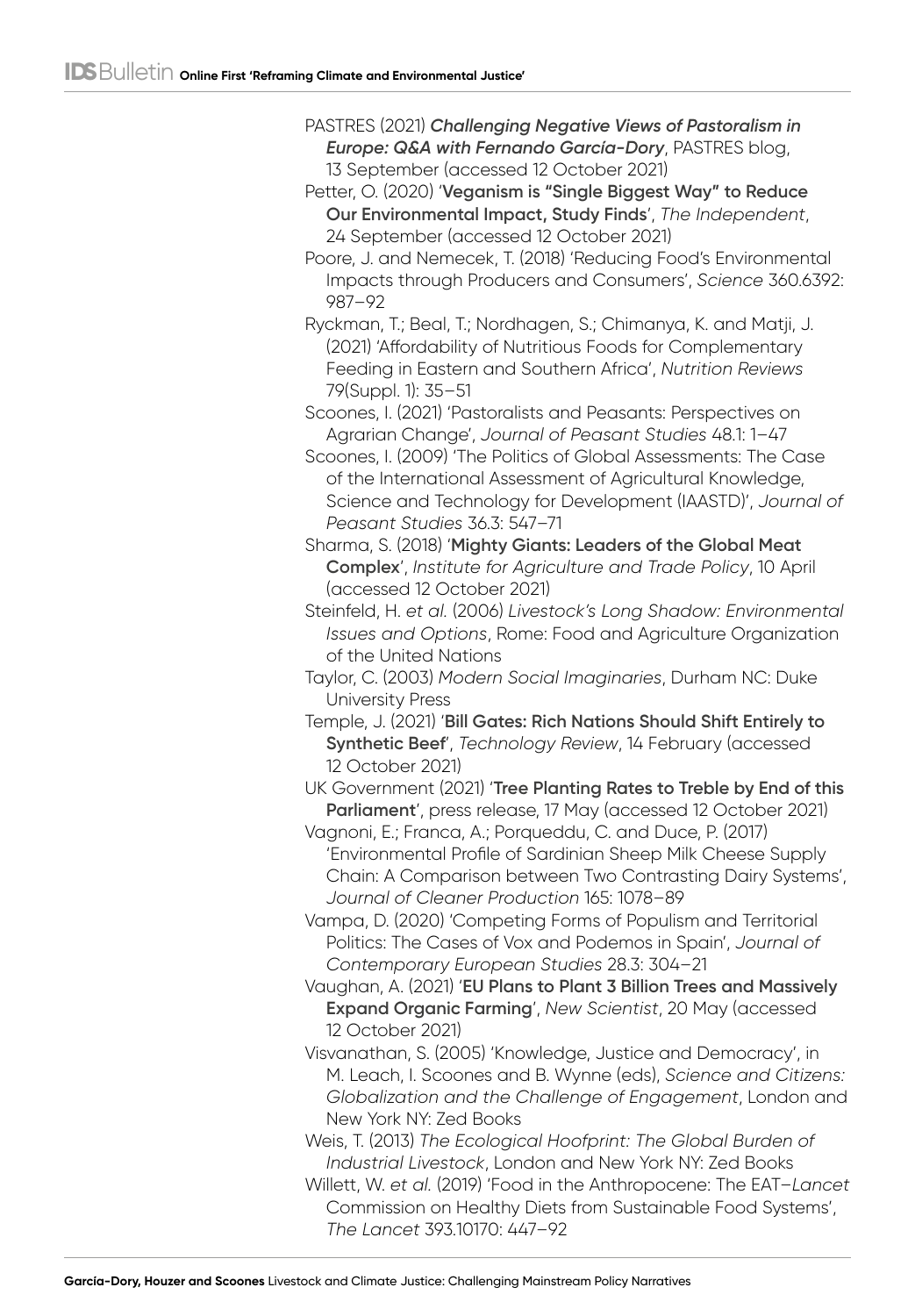Wilson, E.O. (2016) *Half-Earth: Our Planet's Fight for Life*, New York NY: WW Norton & Company

- World Economic Forum (2021) *[The Future of Protein](https://www.weforum.org/projects/meat-the-future)* (accessed 12 October 2021)
- Zhuang, M.; Gongbuzeren; and Li, W. (2017) 'Greenhouse Gas Emission of Pastoralism is Lower than Combined Extensive/Intensive Livestock Husbandry: A Case Study on the Qinghai‑Tibet Plateau of China', *Journal of Cleaner Production* 147: 514–22